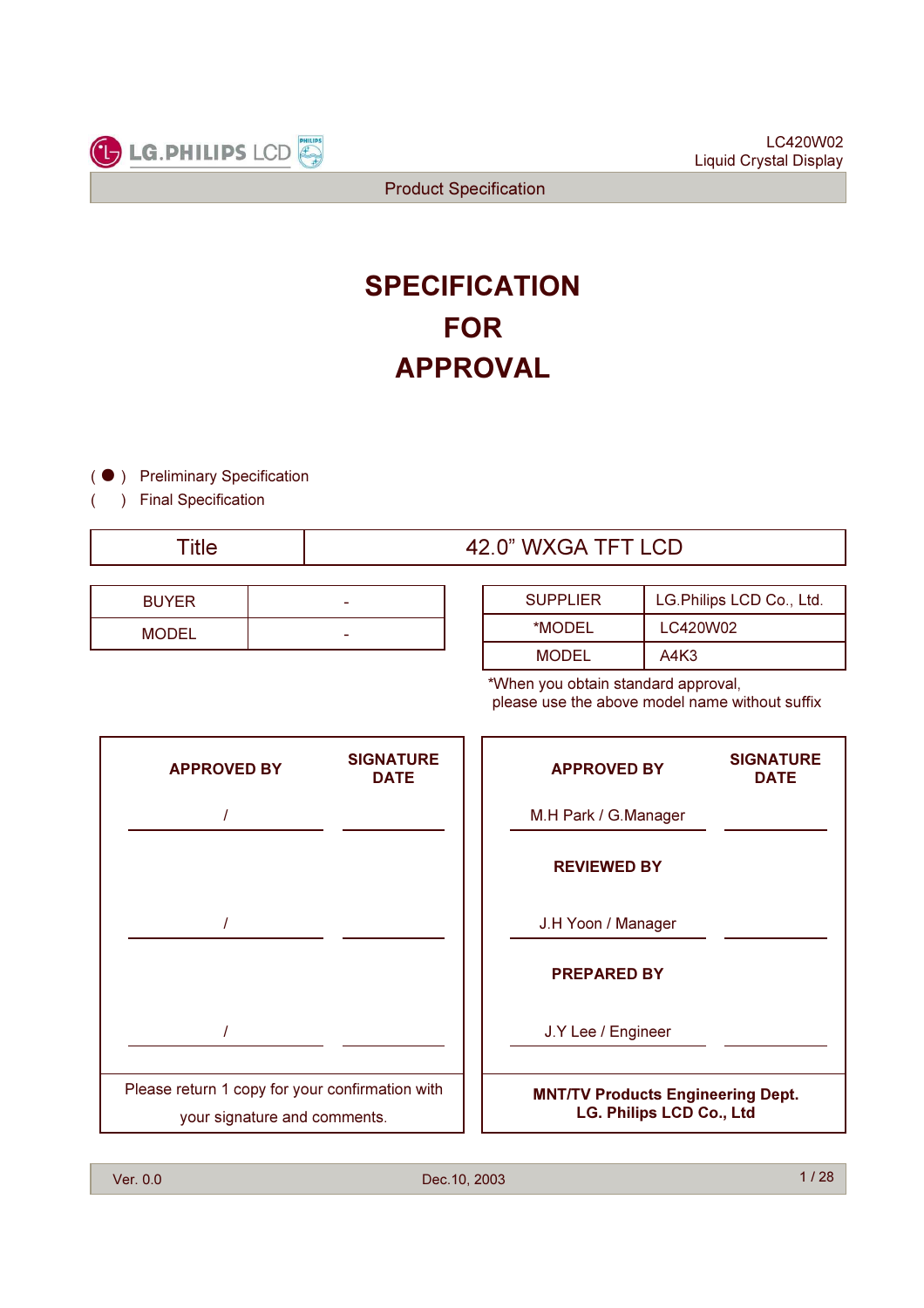

## **Contents**

| <b>No</b>      | <b>ITEM</b>                       | Page           |
|----------------|-----------------------------------|----------------|
|                | <b>COVER</b>                      | $\mathbf{1}$   |
|                | <b>CONTENTS</b>                   | $\overline{2}$ |
|                | <b>RECORD OF REVISIONS</b>        | 3              |
| $\mathbf{1}$   | <b>GENERAL DESCRIPTION</b>        | 4              |
| $\overline{2}$ | ABSOLUTE MAXIMUM RATINGS          | 5              |
| $\mathbf{3}$   | ELECTRICAL SPECIFICATIONS         | 6              |
| $3 - 1$        | ELECTRICAL CHARACTREISTICS        | $6\phantom{a}$ |
| $3 - 2$        | <b>INTERFACE CONNECTIONS</b>      | 8              |
| $3-3$          | SIGNAL TIMING SPECIFICATIONS      | 12             |
| $3 - 4$        | <b>SIGNAL TIMING WAVEFORMS</b>    | 13             |
| $3-5$          | <b>COLOR INPUT DATA REFERNECE</b> | 14             |
| $3-6$          | POWER SEQUENCE                    | 15             |
| 4              | OPTICAL SFECIFICATIONS            | 17             |
| 5              | MECHANICAL CHARACTERISTICS        | 21             |
| 6              | <b>RELIABILITY</b>                | 24             |
| $\overline{7}$ | <b>INTERNATIONAL STANDARDS</b>    | 25             |
| $7 - 1$        | <b>SAFETY</b>                     | 25             |
| $7 - 2$        | <b>EMC</b>                        | 25             |
| 8              | <b>PACKING</b>                    | 26             |
| $8 - 1$        | <b>DESIGNATION OF LOT MARK</b>    | 26             |
| $8 - 2$        | <b>PACKING FORM</b>               | 26             |
| 9              | <b>PRECAUTIONS</b>                | 27             |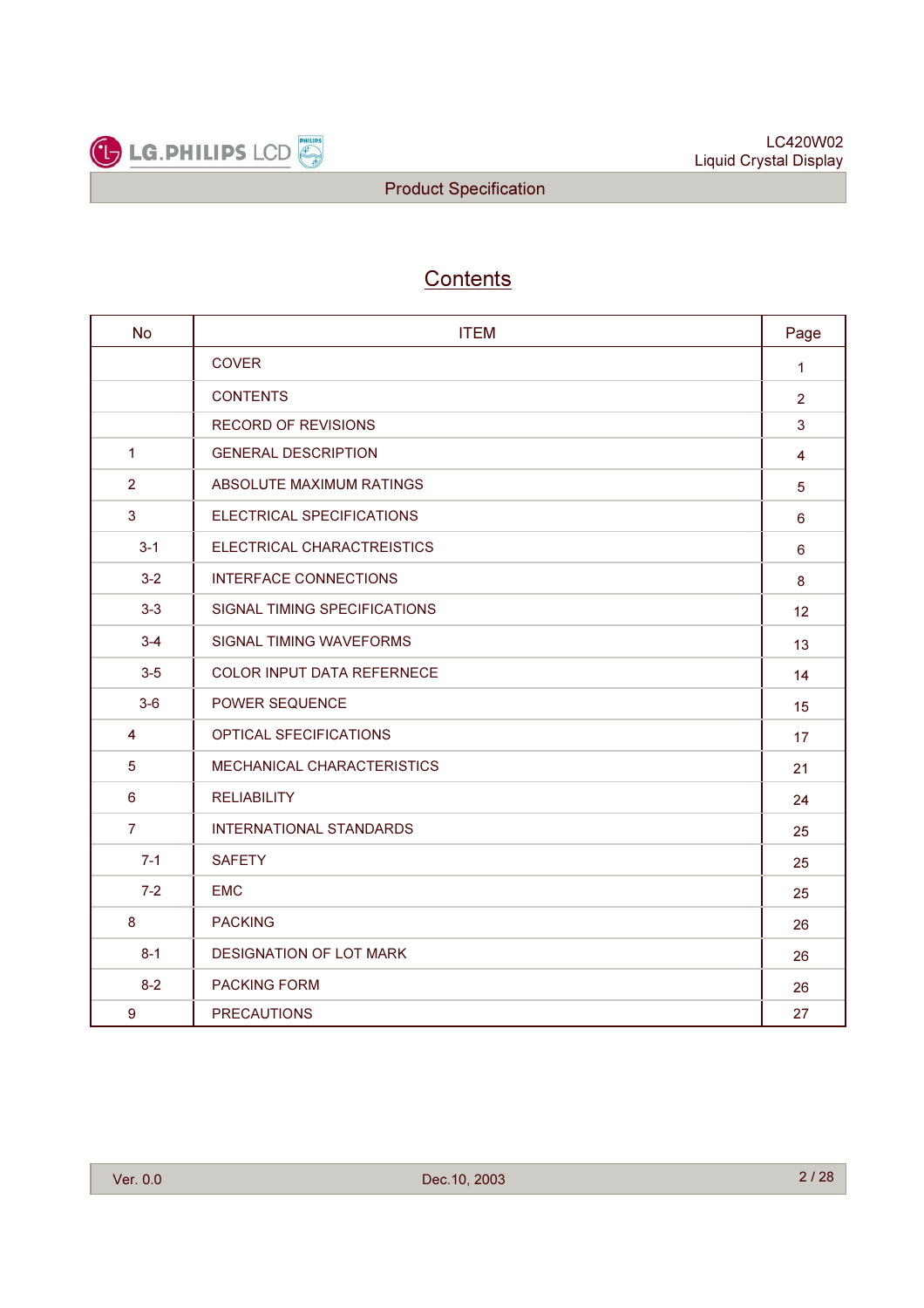

## RECORD OF REVISIONS

| Revision No | <b>Revision Date</b> | Page   | <b>DESCRIPTION</b>                            |
|-------------|----------------------|--------|-----------------------------------------------|
| $0.0\,$     | Dec. 10, 2003        | $\Box$ | <b>Preliminary Specification(First Draft)</b> |
|             |                      |        |                                               |
|             |                      |        |                                               |
|             |                      |        |                                               |
|             |                      |        |                                               |
|             |                      |        |                                               |
|             |                      |        |                                               |
|             |                      |        |                                               |
|             |                      |        |                                               |
|             |                      |        |                                               |
|             |                      |        |                                               |
|             |                      |        |                                               |
|             |                      |        |                                               |
|             |                      |        |                                               |
|             |                      |        |                                               |
|             |                      |        |                                               |
|             |                      |        |                                               |
|             |                      |        |                                               |
|             |                      |        |                                               |
|             |                      |        |                                               |
|             |                      |        |                                               |
|             |                      |        |                                               |
|             |                      |        |                                               |
|             |                      |        |                                               |
|             |                      |        |                                               |
|             |                      |        |                                               |
|             |                      |        |                                               |
|             |                      |        |                                               |
|             |                      |        |                                               |
|             |                      |        |                                               |
|             |                      |        |                                               |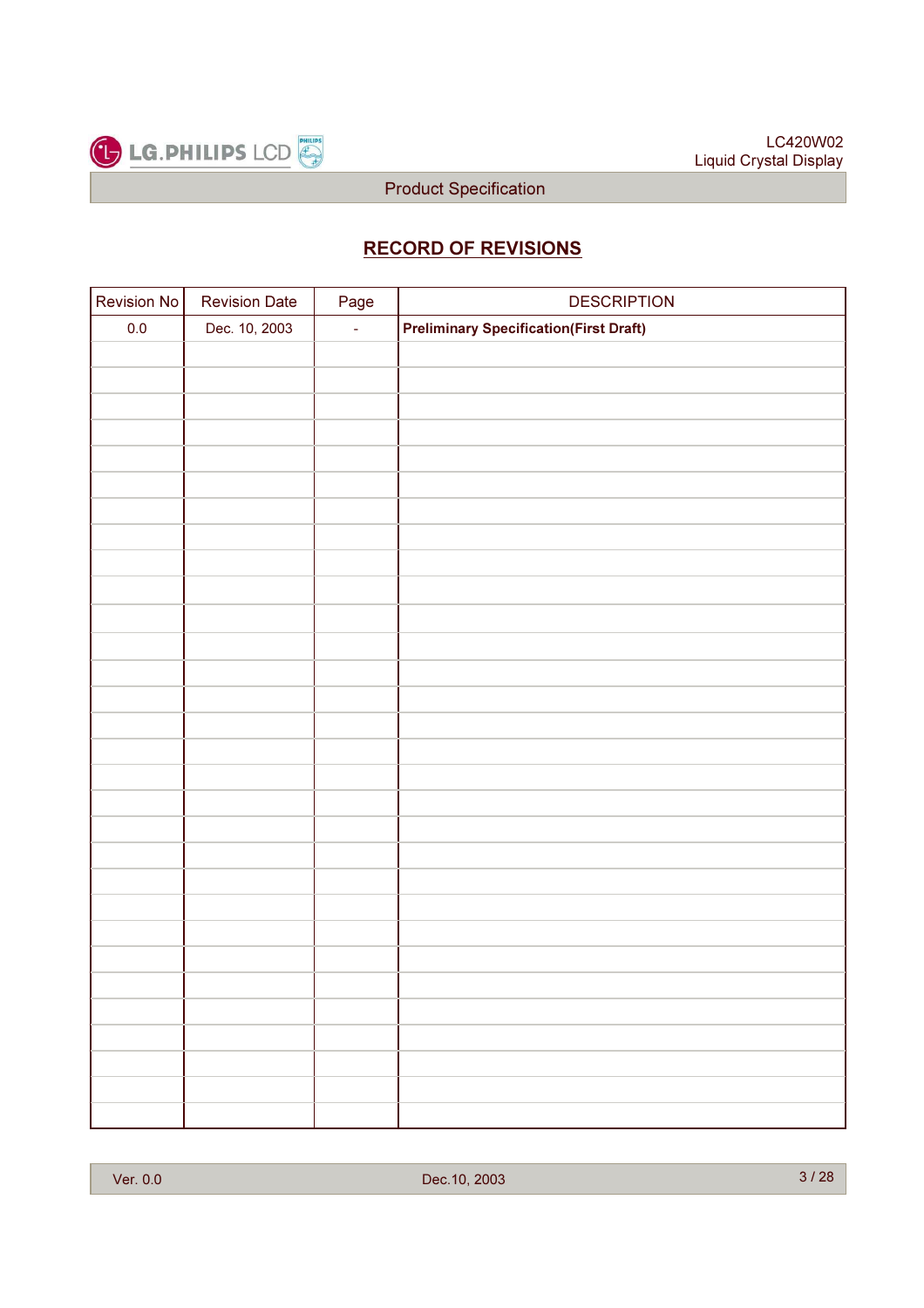

## 1. General Description

LC420W02 is a Color Active Matrix Liquid Crystal Display with an integral Cold Cathode Fluorescent Lamp(CCFL) backlight system. The matrix employs a-Si Thin Film Transistor as the active element. It is a transmissive type display operating in the normally black mode. It has a 42.0 inch diagonally measured active display area with WXGA resolution (768 vertical by 1366 horizontal pixel array) Each pixel is divided into Red, Green and Blue sub-pixels or dots which are arranged in vertical stripes. Gray scale or the luminance of the sub-pixel color is determined with a 8-bit gray scale signal for each dot, thus, presenting a palette of more than 16,7M(True) colors.

It has been designed to apply the 8Bit 1 port LVDS interface.

It is intended to support LCD TV, PCTV where high brightness, super wide viewing angle, high color gamut, high color depth,and fast response time are important.



## General Features

| Active Screen Size            | 42.02 inches(1067.308mm) diagonal                                               |
|-------------------------------|---------------------------------------------------------------------------------|
| <b>Outline Dimension</b>      | $1006$ (H) x 610(V) x 56(D) mm(Typ.)                                            |
| <b>Pixel Pitch</b>            | 0.227mm x 0.681mm x RGB                                                         |
| <b>Pixel Format</b>           | 1366 horiz. By 768 vert. Pixels RGB strip arrangement                           |
| Color Depth                   | 8bit, 16,7 M colors                                                             |
| Luminance, White              | 500 cd/ $m^2$ (Center 1 points $Tvp$ .)                                         |
| Viewing Angle (CR>10)         | Viewing Angle Free (R/L 176(Typ.), U/D 176(Typ))                                |
| <b>Power Consumption</b>      | Total 164W (Typ.) (Logic=5.4W, Lamp=158.6W $[I_{\text{RI}}$ =6.0mA]) –Not Fixed |
| Weight                        | $12,800g$ (Typ.)                                                                |
| <b>Display Operating Mode</b> | Transmissive mode, normally black                                               |
| <b>Surface Treatment</b>      | Hard coating (3H), Anti-glare treatment of the front polarizer,                 |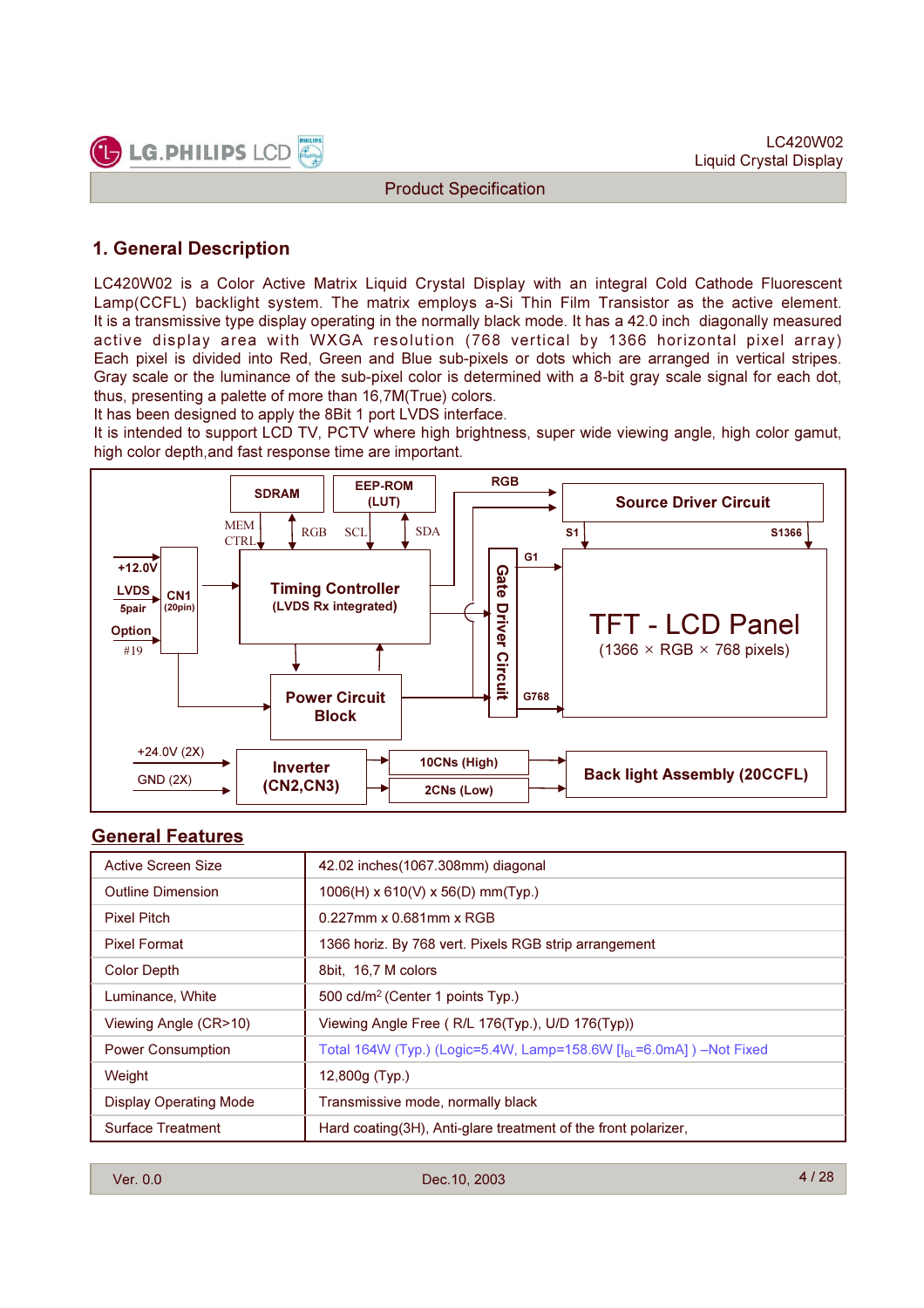

#### 2. Absolute Maximum Ratings

The following are maximum values which, if exceeded, may cause faulty operation or damage to the unit.

#### Table 1. ABSOLUTE MAXIMUM RATINGS

| Parameter                         |                                   | Symbol         | Values |         | Units       | <b>Notes</b>     |
|-----------------------------------|-----------------------------------|----------------|--------|---------|-------------|------------------|
|                                   |                                   |                | Min    | Max     |             |                  |
| Power Input                       | <b>LCM</b>                        | <b>VLCD</b>    | $-0.3$ | $+14.0$ | <b>Vdc</b>  | at $25 \pm 2$ °C |
| Voltage                           | <b>Backlight inverter</b>         | <b>VBL</b>     | 21.6   | $+27.0$ | <b>Vdc</b>  |                  |
|                                   | <b>ON/OFF Control Voltage</b>     | <b>VON/OFF</b> | $-0.3$ | $+5.25$ | <b>Vdc</b>  |                  |
|                                   | <b>Brightness Control Voltage</b> | <b>VBr</b>     | 0      | $+3.3$  | <b>Vdc</b>  |                  |
| <b>Operating Temperature</b>      |                                   | <b>TOP</b>     | 0      | $+40$   | $^{\circ}C$ |                  |
| <b>Storage Temperature</b>        |                                   | <b>TST</b>     | $-20$  | $+50$   | $^{\circ}C$ |                  |
| <b>Operating Ambient Humidity</b> |                                   | <b>HOP</b>     | 10     | 90      | %RH         |                  |
| <b>Storage Humidity</b>           |                                   | <b>HST</b>     | 10     | 90      | %RH         |                  |

Note : 1. Temperature and relative humidity range are shown in the figure below. Wet bulb temperature should be 39 °C Max, and no condensation of water.

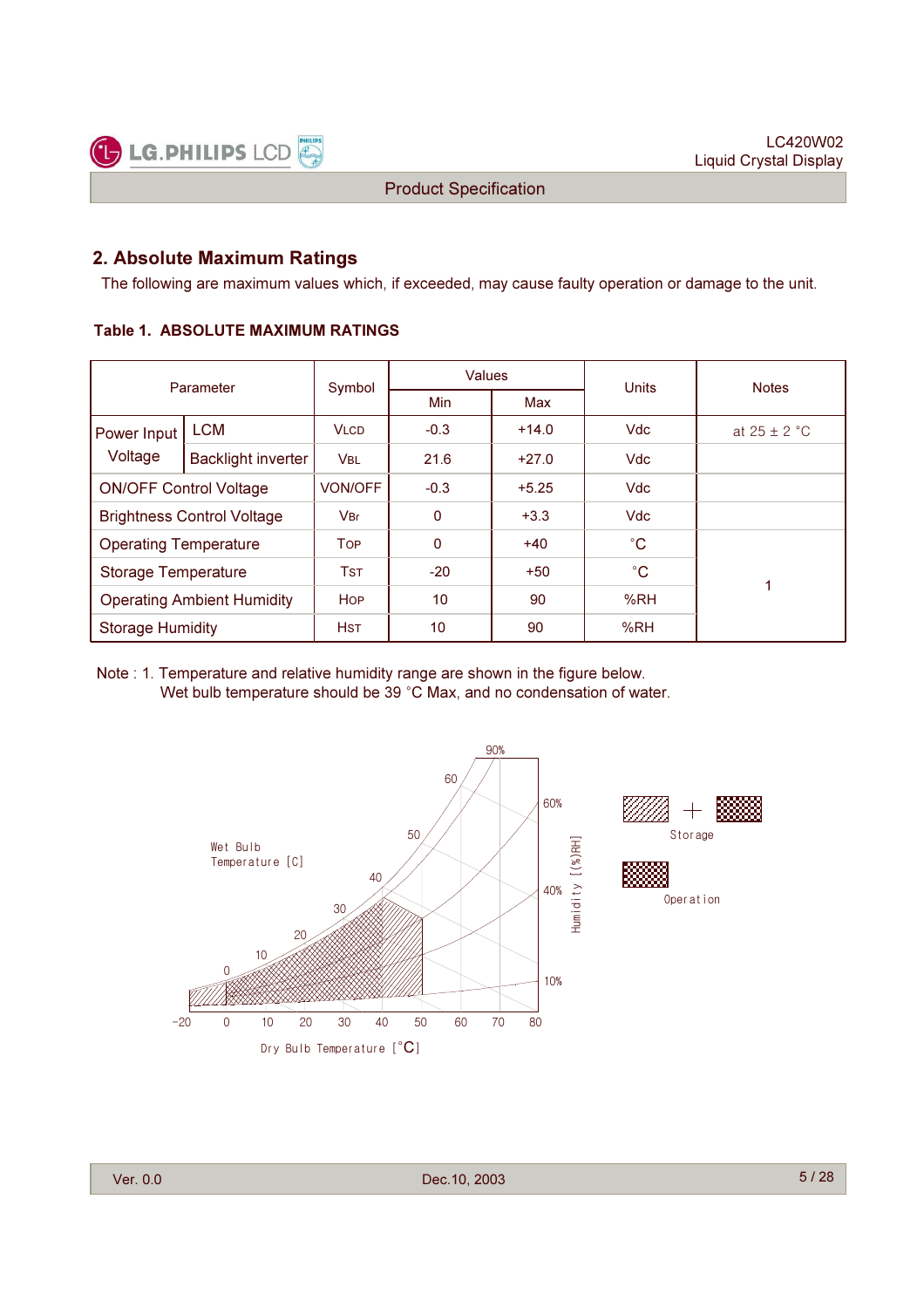

## 3. Electrical Specifications

### 3-1. Electrical Characteristics

It requires two power inputs. One is employed to power the LCD electronics and to drive the TFT array and liquid crystal. The second input power for the CCFL/Backlight, is to power inverter.

#### Table 2\_1. ELECTRICAL CHARACTERISTICS

| Parameter                  | Symbol       |                          | <b>Values</b>            | Unit | <b>Notes</b> |   |
|----------------------------|--------------|--------------------------|--------------------------|------|--------------|---|
|                            |              | <b>Min</b>               | Typ                      | Max  |              |   |
| MODULE:                    |              |                          |                          |      |              |   |
| Power Supply Input Voltage | <b>VLCD</b>  | 11.4                     | 12.0                     | 12.6 | <b>Vdc</b>   |   |
| Power Supply Input Current | <b>ILCD</b>  | $\overline{\phantom{a}}$ | 545                      | 635  | mA           |   |
|                            |              | $\overline{\phantom{0}}$ | 700                      | 805  | mA           | 2 |
| <b>Power Consumption</b>   | PLCD         |                          | 6.5                      | 9.7  | Watt         |   |
| <b>Rush current</b>        | <b>IRUSH</b> | -                        | $\overline{\phantom{0}}$ | 3.0  | A            | 3 |

Note :

- 1. The specified current and power consumption are under the V<sub>LCD</sub>=12.0V, 25 ± 2°C,f<sub>V</sub>=60Hz condition whereas mosaic pattern(8 x 6) is displayed and  $f<sub>V</sub>$  is the frame frequency.
- 2. The current is specified at the maximum current pattern.
- 3. The duration of rush current is about 2ms and rising time of power Input is 1ms(min.).



Mosaic Pattern(8 x 6)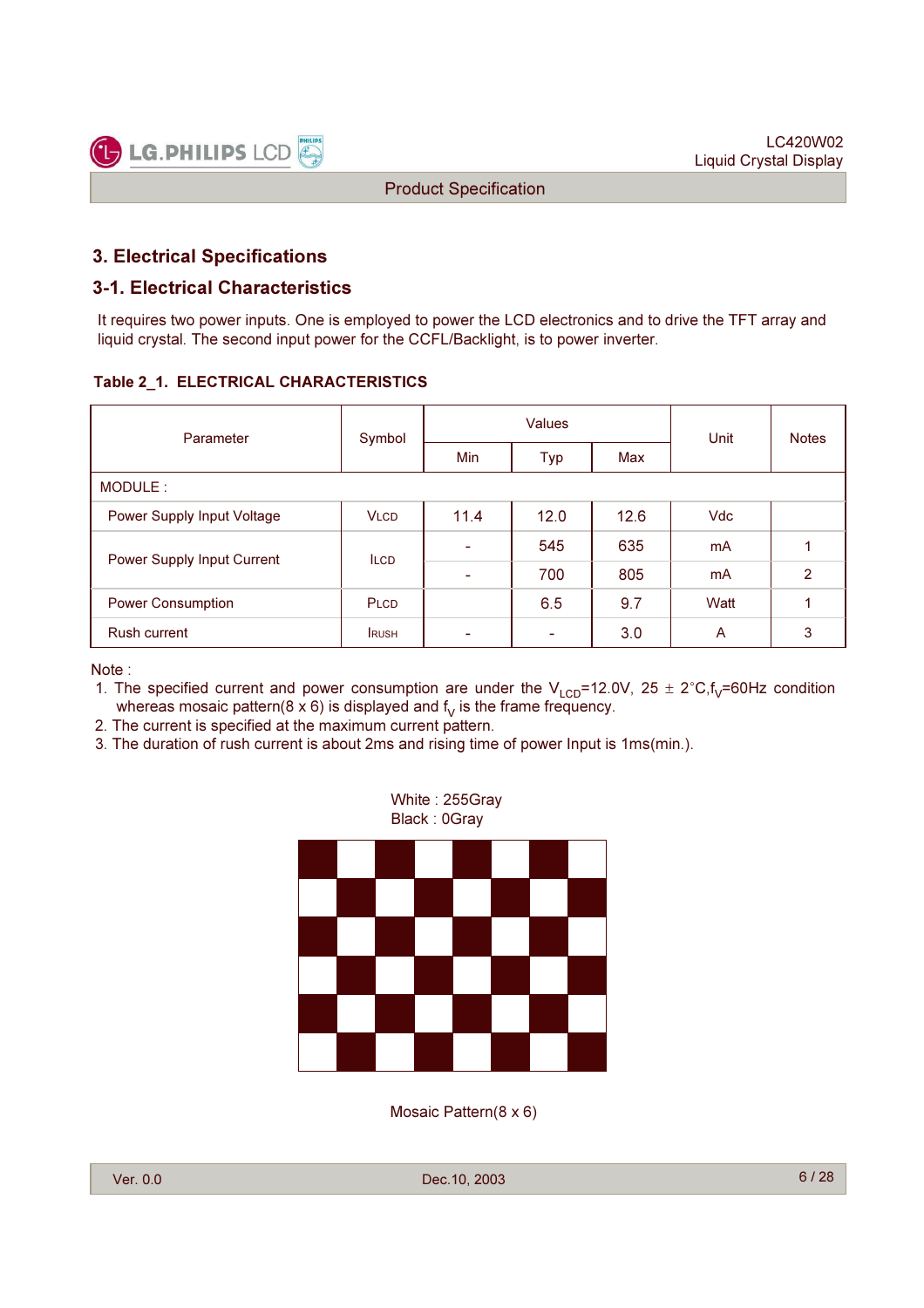

#### Table 2\_2. ELECTRICAL CHARACTERISTICS

| Parameter                  |                          |        | <b>Values</b> |          |             |      | <b>Notes</b>   |                |
|----------------------------|--------------------------|--------|---------------|----------|-------------|------|----------------|----------------|
|                            |                          | Symbol | <b>Min</b>    | Typ      | Max         | Unit |                |                |
| Inverter:                  |                          |        |               |          |             |      |                |                |
| Power Supply Input Voltage |                          |        | <b>VBL</b>    | 22.8     | 24.0        | 25.2 | <b>Vdc</b>     | 1              |
| Power Supply Input Current |                          |        | <b>I</b> BL   | ۰        | 6.61        | 7.5  | $\overline{A}$ | 1              |
| <b>Power Consumption</b>   |                          |        | PBL           |          | 158.6       | ٠    | W              | 1              |
| Input Voltage for          | <b>Brightness Adjust</b> |        | <b>VBr</b>    | $\Omega$ |             | 3.3  | <b>Vdc</b>     |                |
| <b>Control System</b>      | On/Off                   | On     | V on          | 4.75     | 5.0         | 5.25 | <b>Vdc</b>     |                |
| Signals                    |                          | Off    | V off         | $-0.3$   | $\mathbf 0$ | 0.8  | <b>Vdc</b>     |                |
| Lamp:                      |                          |        |               |          |             |      |                |                |
| Life Time                  |                          |        |               | 50,000   |             |      | <b>Hrs</b>     | $\overline{2}$ |

Notes :

1. The specified current and power consumption are under the typical supply Input voltage, 24.0V. The ripple voltage of the power supply input voltage is under 0.5 Vp-p. Inrush current of the power supply input current is under +10% of the typical current.

#### 2. Specified values are for a single lamp which is aligned horizontally.

The life is determined as the time at which brightness of the lamp is 50% compared to that of initial value at the typical lamp current on condition of continuous operating at  $25 \pm 2^{\circ}$ C.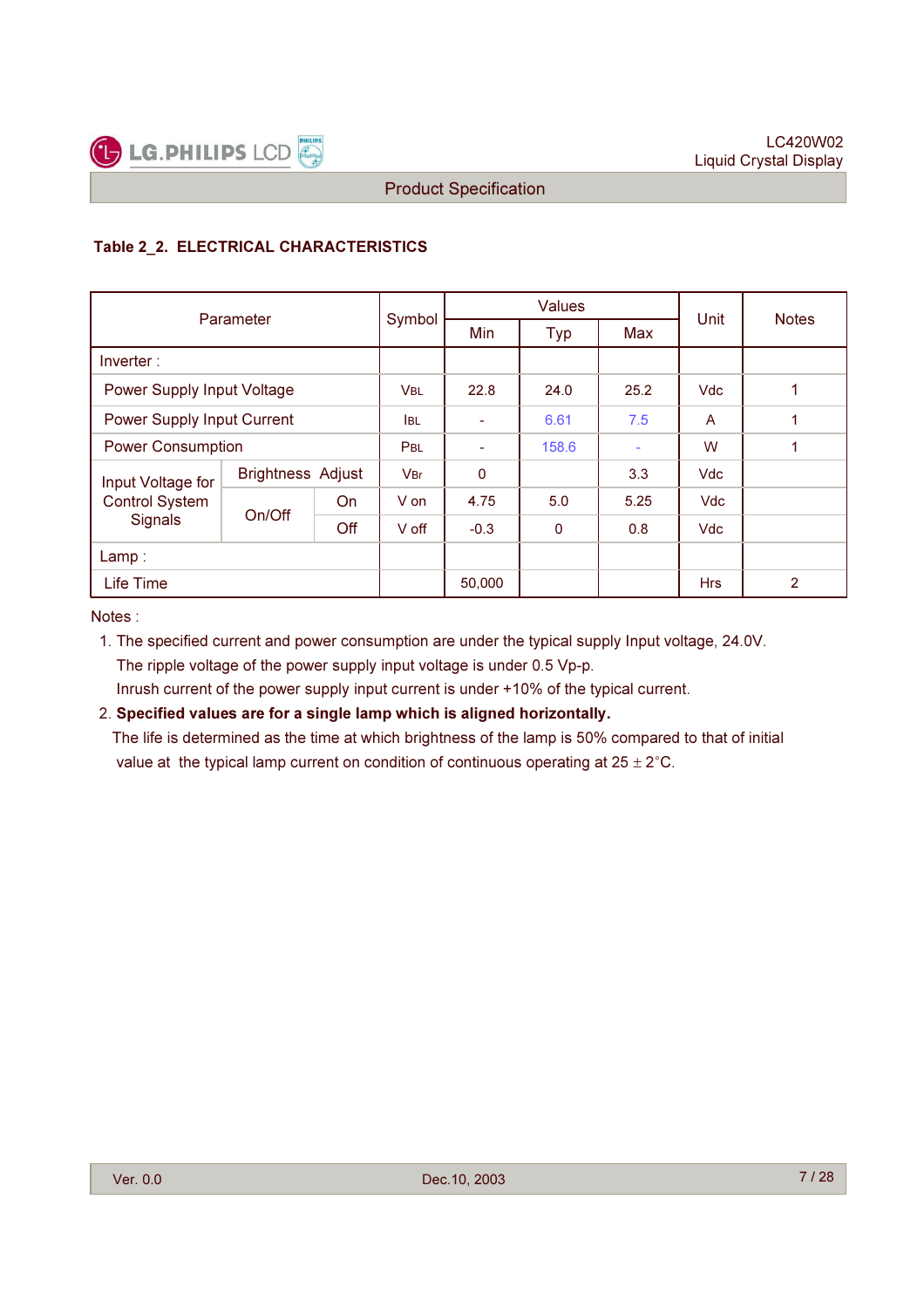

## 3-2. Interface Connections

This LCD employs Two interface connections, a 30 pin connector is used for the module electronics and a 12Pin Connector is used for the integral backlight system.

#### 3-2-1. LCD Module

- LCD Connector(CN1) : FI-X30SSL-HF (Manufactured by JAE) or Equivalent
- Mating Connector : FI-30C2L (Manufactured by JAE) or Equivalent

#### Table 3. MODULE CONNECTOR(CN1) PIN CONFIGURATION

| Pin No         | Symbol        | Description                    | Output Pin #<br>(LVDS Tx) |
|----------------|---------------|--------------------------------|---------------------------|
| 1              | <b>VLCD</b>   | Power Supply +12.0V            |                           |
| $\overline{2}$ | <b>VLCD</b>   | Power Supply +12.0V            |                           |
| 3              | <b>VLCD</b>   | Power Supply +12.0V            |                           |
| $\overline{4}$ | <b>VLCD</b>   | Power Supply +12.0V            |                           |
| 5              | <b>GND</b>    | Ground                         |                           |
| 6              | <b>GND</b>    | Ground                         |                           |
| $\overline{7}$ | <b>GND</b>    | Ground                         |                           |
| 8              | <b>GND</b>    | Ground                         |                           |
| 9              | <b>Select</b> | Select LVDS Data format        | Note 1                    |
| 10             | <b>NC</b>     | <b>NC</b>                      |                           |
| 11             | <b>GND</b>    | Ground                         |                           |
| 12             | RA-           | LVDS Receiver Signal(-)        |                           |
| 13             | $RA+$         | LVDS Receiver Signal(+)        |                           |
| 14             | <b>GND</b>    | Ground                         |                           |
| 15             | RB-           | LVDS Receiver Signal(-)        |                           |
| 16             | $RB+$         | LVDS Receiver Signal(+)        |                           |
| 17             | <b>GND</b>    | Ground                         |                           |
| 18             | RC-           | LVDS Receiver Signal(-)        |                           |
| 19             | $RC+$         | LVDS Receiver Signal(+)        |                           |
| 20             | <b>GND</b>    | Ground                         |                           |
| 21             | <b>RCLK-</b>  | LVDS Receiver Clock Signal(-)  |                           |
| 22             | RCLK+         | LVDS Receiver Clock Signal(+)  |                           |
| 23             | <b>GND</b>    | Ground                         |                           |
| 24             | RD-           | <b>LVDS Receiver Signal(-)</b> |                           |
| 25             | $RD+$         | LVDS Receiver Signal(+)        |                           |
| 26             | <b>GND</b>    | Ground                         |                           |
| 27             | <b>NC</b>     | <b>NC</b>                      |                           |
| 28             | <b>NC</b>     | <b>NC</b>                      |                           |
| 29             | <b>GND</b>    | Ground                         |                           |
| 30             | <b>GND</b>    | Ground                         |                           |

Note: 1. If Pin9 is Ground, Interface format is "LG", and if Pin9 is Vcc(3.3V), Interface format is "DISM" See page 9 and 10.

- 2. Pin30 should be ground, this pin is necessary for LCD test.
- 3. All GND(ground) pins should be connected together, which should be also connected to the LCD's metal frame.
- 4. All VLCD (power input) pins should be connected together.
- 5. Input Level of LVDS signal is based on the IEA 664 Standard.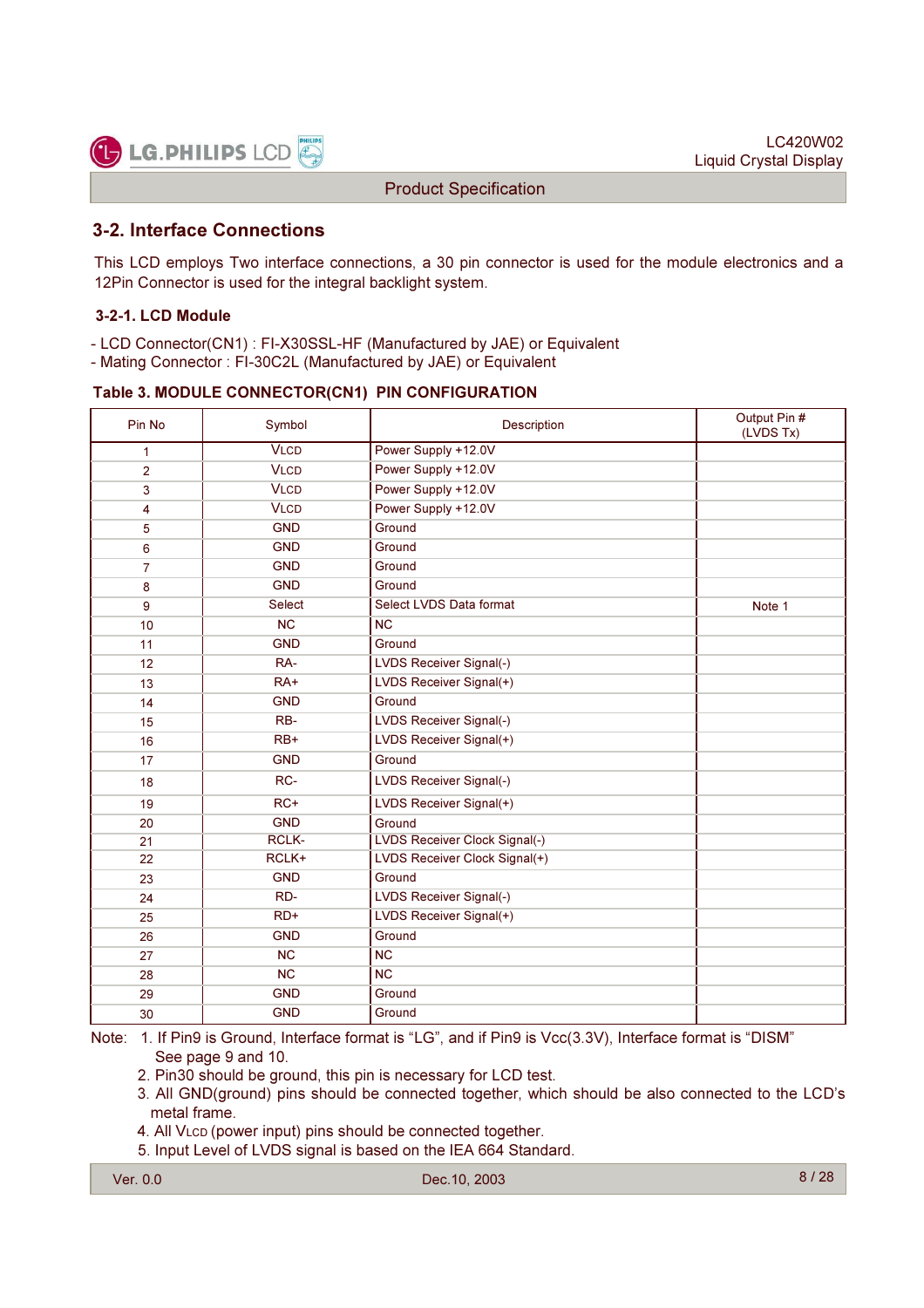

Ē

#### Table 4. REQUIRED SIGNAL ASSIGNMENT FOR LVDS TRANSMITTER ( Pin9="L" or "Open" )

| <b>Host System</b> | <b>DS90C385</b>           |            |                         | <b>Timing</b>     |
|--------------------|---------------------------|------------|-------------------------|-------------------|
| <b>24 Bit</b>      | or Compatible             |            | DF14H-20P-1.25H         | <b>Controller</b> |
| RED <sub>0</sub>   | 51                        |            |                         |                   |
| RED1               | 52<br>TxOUT0-             | 48         | 5                       | RxIN0-            |
| RED <sub>2</sub>   | 54<br>TxOUT0+             | 47<br>6    | 100 $\Omega \leq$       | RxIN0+            |
| RED <sub>3</sub>   | 55                        |            |                         |                   |
| RED4               | 56                        |            |                         |                   |
| RED <sub>5</sub>   | 3<br>TxOUT1-              | 46<br>8    |                         | RxIN1-            |
| RED6               | TxOUT1+<br>50             | 45         | 100 $\Omega \leq$<br>9  | RxIN1+            |
| RED7               | $\overline{2}$            |            |                         |                   |
| <b>GREEN0</b>      | $\overline{4}$            |            |                         |                   |
| GREEN1             | $\,6$<br>TxOUT2-          | 42<br>11   |                         | RxIN2-            |
| GREEN2             | $\overline{7}$<br>TxOUT2+ | 41         | 100 $\Omega \leq$<br>12 | RxIN2+            |
| GREEN3             | 11                        |            |                         |                   |
| GREEN4             | 12                        |            |                         |                   |
| GREEN5             | 14<br>TxCLKOUT-           | 40         | 14                      | RxCLKIN-          |
| GREEN6             | TxCLKOUT+<br>8            | 39         | 100 $\Omega \leq$<br>15 | RxCLKIN+          |
| GREEN7             | 10                        |            |                         |                   |
| <b>BLUE0</b>       | 15                        |            |                         |                   |
| BLUE1              | TxOUT3-<br>19             | 38         | 17                      | RxIN3-            |
| BLUE2              | TxOUT3+<br>20             | 37         | 100 $\Omega \leq$<br>18 | RxIN3+            |
| BLUE3              | 22                        |            |                         |                   |
| BLUE4              | 23                        | 9          | ·wv                     | LG / DISM         |
| BLUE5              | 24                        | 30         | $\mathsf{w}$            | <b>LCD Test</b>   |
| BLUE6              | 16                        |            |                         |                   |
| <b>BLUE7</b>       | 18                        |            |                         |                   |
| Hsync              | 27                        |            |                         |                   |
| Vsync              | 28                        |            |                         |                   |
| Data Enable        | 30                        | GND<br>GND | <b>LCD Module</b>       |                   |
| <b>CLOCK</b>       | 31                        |            |                         |                   |

Note: 1. The LCD Module uses a 100 Ohm resistor between positive and negative lines of each receiver input. 2. Refer to LVDS Transmitter Data Sheet for detail descriptions. (DS90C385 or Compatible)

3. '7' means MSB and '0' means LSB at R,G,B pixel data.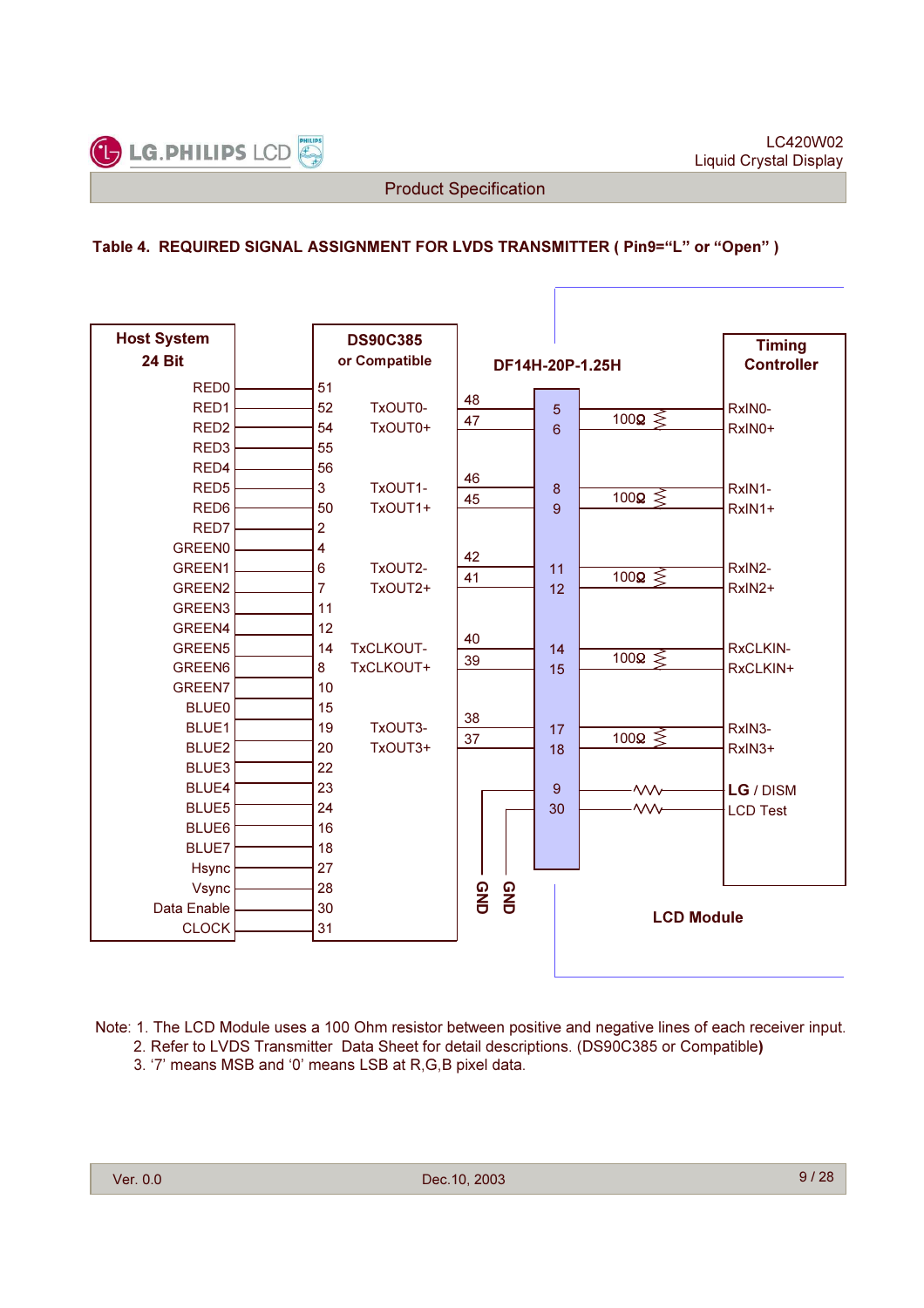

r

#### Table 5. REQUIRED SIGNAL ASSIGNMENT FOR LVDS TRANSMITTER ( Pin9="H" )

| <b>Host System</b> | <b>DS90C385</b>           |                 |                              | <b>Timing</b>      |
|--------------------|---------------------------|-----------------|------------------------------|--------------------|
| 24 Bit             | or Compatible             |                 | DF14H-20P-1.25H              | <b>Controller</b>  |
| RED <sub>0</sub>   | 50                        |                 |                              |                    |
| RED1               | TxOUT0-<br>$\overline{2}$ | 48              | 5                            | RxINO-             |
| RED <sub>2</sub>   | TxOUT0+<br>51             | 47              | 100 $\Omega \lessgtr$<br>6   | RxIN0+             |
| RED <sub>3</sub>   | 52                        |                 |                              |                    |
| RED4               | 54                        |                 |                              |                    |
| RED <sub>5</sub>   | TxOUT1-<br>55             | 46              | 8                            | RxIN1-             |
| RED <sub>6</sub>   | TxOUT1+<br>56             | 45              | $100\Omega \leq$<br>9        | RxIN1+             |
| RED7               | 3                         |                 |                              |                    |
| <b>GREEN0</b>      | 8                         |                 |                              |                    |
| GREEN1             | TxOUT2-<br>10             | 42              | 11                           | RxIN2-             |
| GREEN <sub>2</sub> | TxOUT2+<br>$\overline{4}$ | 41              | 100 $\Omega \leqslant$<br>12 | RxIN2+             |
| GREEN3             | $6\phantom{1}$            |                 |                              |                    |
| GREEN4             | $\overline{7}$            |                 |                              |                    |
| GREEN5             | TxCLKOUT-<br>11           | 40              | 14                           | RxCLKIN-           |
| GREEN6             | TxCLKOUT+<br>12           | 39              | 100 $\Omega \geq$<br>15      | RxCLKIN+           |
| GREEN7             | 14                        |                 |                              |                    |
| <b>BLUE0</b>       | 16                        |                 |                              |                    |
| BLUE1              | 18<br>TxOUT3-             | 38              | 17                           | RxIN3-             |
| BLUE <sub>2</sub>  | 15<br>TxOUT3+             | 37              | $100\Omega \leq$<br>18       | RxIN <sub>3+</sub> |
| BLUE3              | 19                        |                 |                              |                    |
| BLUE4              | 20                        |                 | 9<br><b>MV</b>               | LG / DISM          |
| BLUE5              | 22                        |                 | $\sim$<br>30                 | <b>LCD Test</b>    |
| BLUE6              | 23                        |                 |                              |                    |
| <b>BLUE7</b>       | 24                        |                 |                              |                    |
| Hsync              | 27                        |                 |                              |                    |
| Vsync              | 28                        | $\mathbf{V}$ cc |                              |                    |
| Data Enable        | 30                        | GND             | <b>LCD Module</b>            |                    |
| <b>CLOCK</b>       | 31                        |                 |                              |                    |
|                    |                           |                 |                              |                    |

Note: 1. The LCD Module uses a 100 Ohm resistor between positive and negative lines of each receiver input. 2. Refer to LVDS Transmitter Data Sheet for detail descriptions. (DS90C385 or Compatible)

3. '7' means MSB and '0' means LSB at R,G,B pixel data.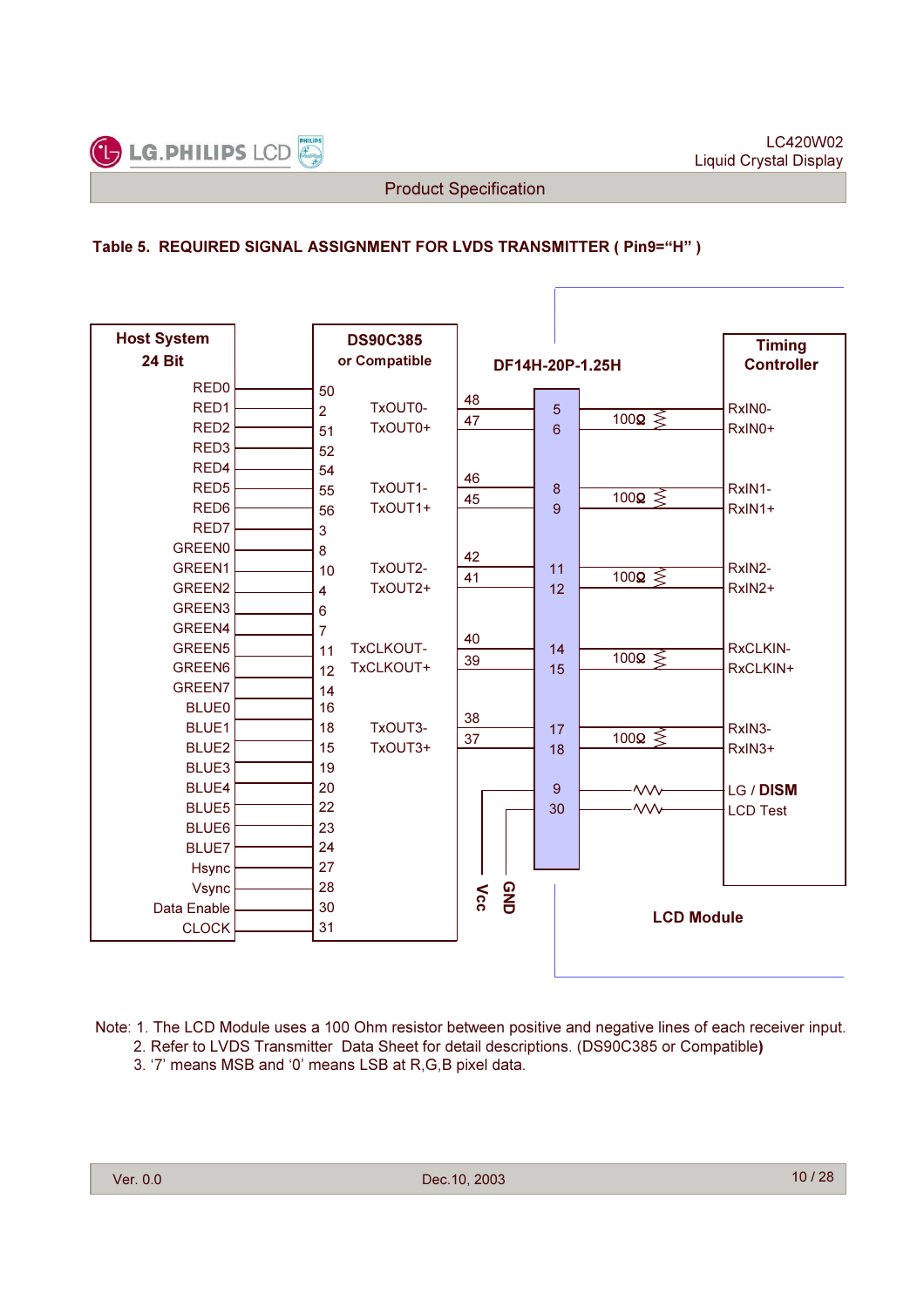

#### 3-2-2. Backlight Inverter

- Inverter Connector : S12B-PH-SM3(manufactured by JST) or Equivalent
- Mating Connector : PHR-12 or Equivalent

#### Table 6. INVERTER CONNECTOR PIN CONFIGULATION

| Pin No          | Symbol     | <b>Description</b>  | Remarks |
|-----------------|------------|---------------------|---------|
| 1               | <b>VBL</b> | Power Supply +24.0V |         |
| $\overline{2}$  | <b>VBL</b> | Power Supply +24.0V |         |
| 3               | <b>VBL</b> | Power Supply +24.0V |         |
| 4               | <b>VBL</b> | Power Supply +24.0V |         |
| 5               | <b>VBL</b> | Power Supply +24.0V |         |
| 6               | <b>GND</b> | POWER GND           |         |
| $\overline{7}$  | <b>GND</b> | POWER GND           |         |
| 8               | <b>GND</b> | POWER GND           | Note 1  |
| 9               | <b>GND</b> | POWER GND           |         |
| 10 <sup>°</sup> | <b>GND</b> | POWER GND           |         |
| 11              | <b>VBR</b> | $0V \sim 3.3V$      | Note 2  |
| 12              | On/Off     | $0V \sim 5.0V$      | Note 3  |

Notes : 1. GND is connected to the LCD's metal frame.



- 2. 0V : Minimum Brightness. 3.3V : Maximum Brightness.
- 3. On : 2.0~5.0V Off : 0~0.8V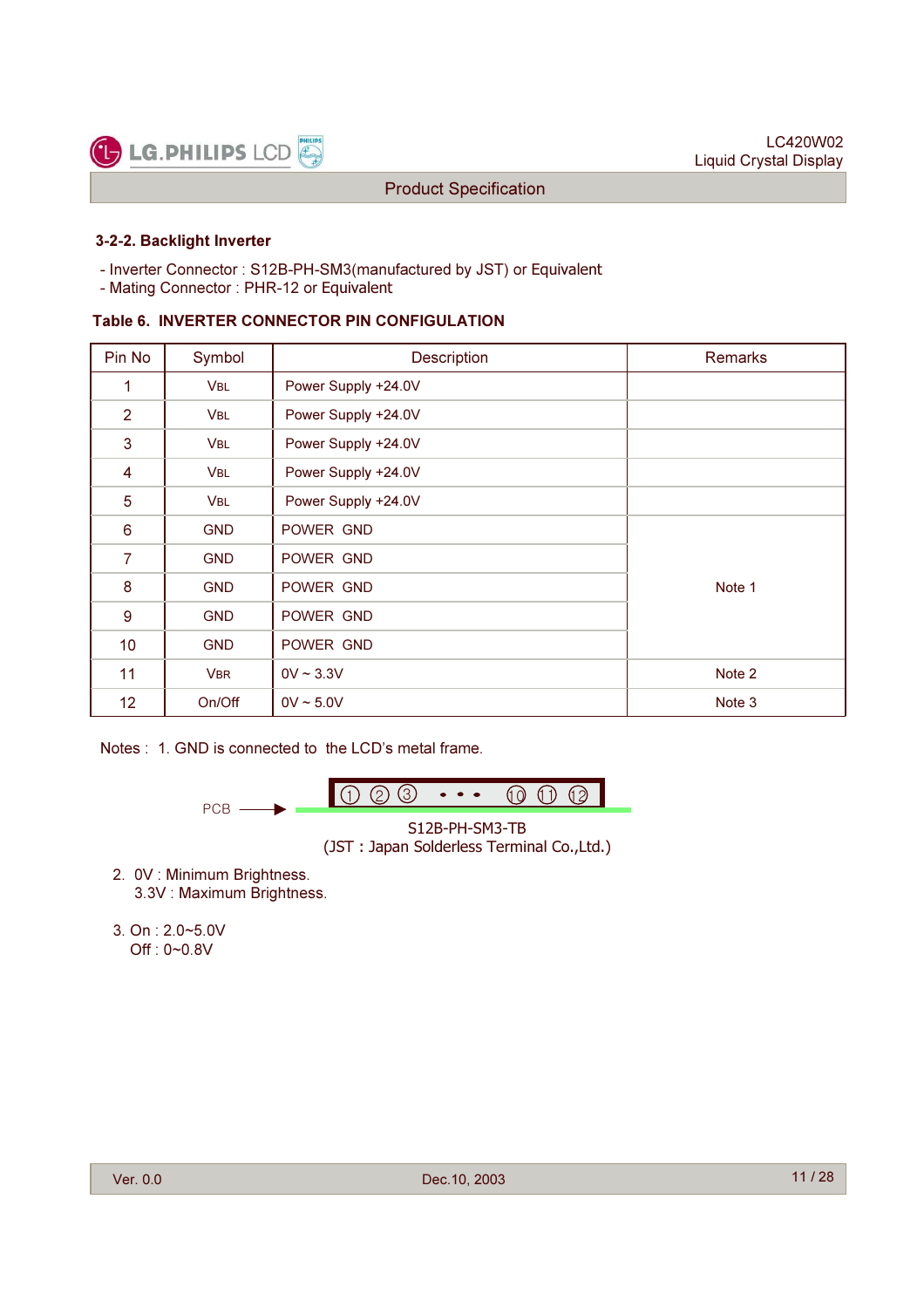

## 3-3. Signal Timing Specifications

This is the signal timing required at the input of the LVDS Transmitter. All of the interface signal timing should be satisfied with the following specifications for it's proper operation.

#### Table 7. Timing Table

| <b>ITEM</b>      | <b>Symbol</b>                 |                          | <b>Min</b>     | <b>Typ</b>     | <b>Max</b>               | <b>Unit</b> | <b>Note</b>             |
|------------------|-------------------------------|--------------------------|----------------|----------------|--------------------------|-------------|-------------------------|
| <b>DCLK</b>      | Period                        | <b>tCLK</b>              | 12.2           | 13.8           | 14.7                     | <b>ns</b>   |                         |
|                  | Frequency                     | $\overline{\phantom{a}}$ | 68             | 72             | 80                       | <b>MHz</b>  |                         |
|                  | Period                        | tHP                      | 1414           | 1526           | 1777                     | <b>tCLK</b> |                         |
| Hsync            | Frequency                     | f <sub>H</sub>           | 45             | 47.4           | 50                       | <b>KHz</b>  |                         |
|                  | Width                         | twh                      | 8              | 32             | ٠                        | tclk        |                         |
|                  | Period                        | tv <sub>P</sub>          | 775            | 790            | 1063                     | tHP         |                         |
| Vsync            | Frequency                     | fV                       | 47             | 60             | 63                       | Hz          | Note 1)<br>PAL: 47~53Hz |
|                  | Width                         | twy                      | $\overline{2}$ | 5              | ÷                        | tHP         | NTSC: 57~63Hz           |
|                  | <b>Horizontal Valid</b>       | t <sub>HV</sub>          | 1366           | 1366           | 1366                     |             |                         |
|                  | <b>Horizontal Back Porch</b>  | <b>t</b> HBP             | 16             | 80             | ۰                        | <b>tCLK</b> |                         |
|                  | <b>Horizontal Front Porch</b> | tHFP                     | 24             | 48             | ٠                        |             |                         |
| <b>DE</b>        | <b>Horizontal Blank</b>       | ä,                       | 48             | 160            | thp-thy                  |             |                         |
| (Data<br>Enable) | <b>Vertical Valid</b>         | tw                       | 768            | 768            | 768                      |             |                         |
|                  | <b>Vertical Back Porch</b>    | tvBP                     | 4              | 15             | $\blacksquare$           |             |                         |
|                  | <b>Vertical Front Porch</b>   | tvFP                     | 1              | $\overline{2}$ | $\overline{\phantom{a}}$ | tHP         |                         |
|                  | <b>Vertical Blank</b>         | ÷                        | $\overline{7}$ | 22             | tvp-tvv                  |             |                         |

Note: Hsync period and Hsync width-active should be even number times of tcLK. If the value is odd number times of tCLK, display control signal can be asynchronous. In order to operate this LCM a Hsync, Vsyn, and DE(data enable) signals should be used.

- 1. : The performance of the electro-optical characteristics may be influenced by variance of the vertical refresh rates.
- 2. Vsync and Hsync should be keep the above specification.
- 3. Hsync Period, Hsync Width, and Horizontal Back Porch should be any times of of character number(8).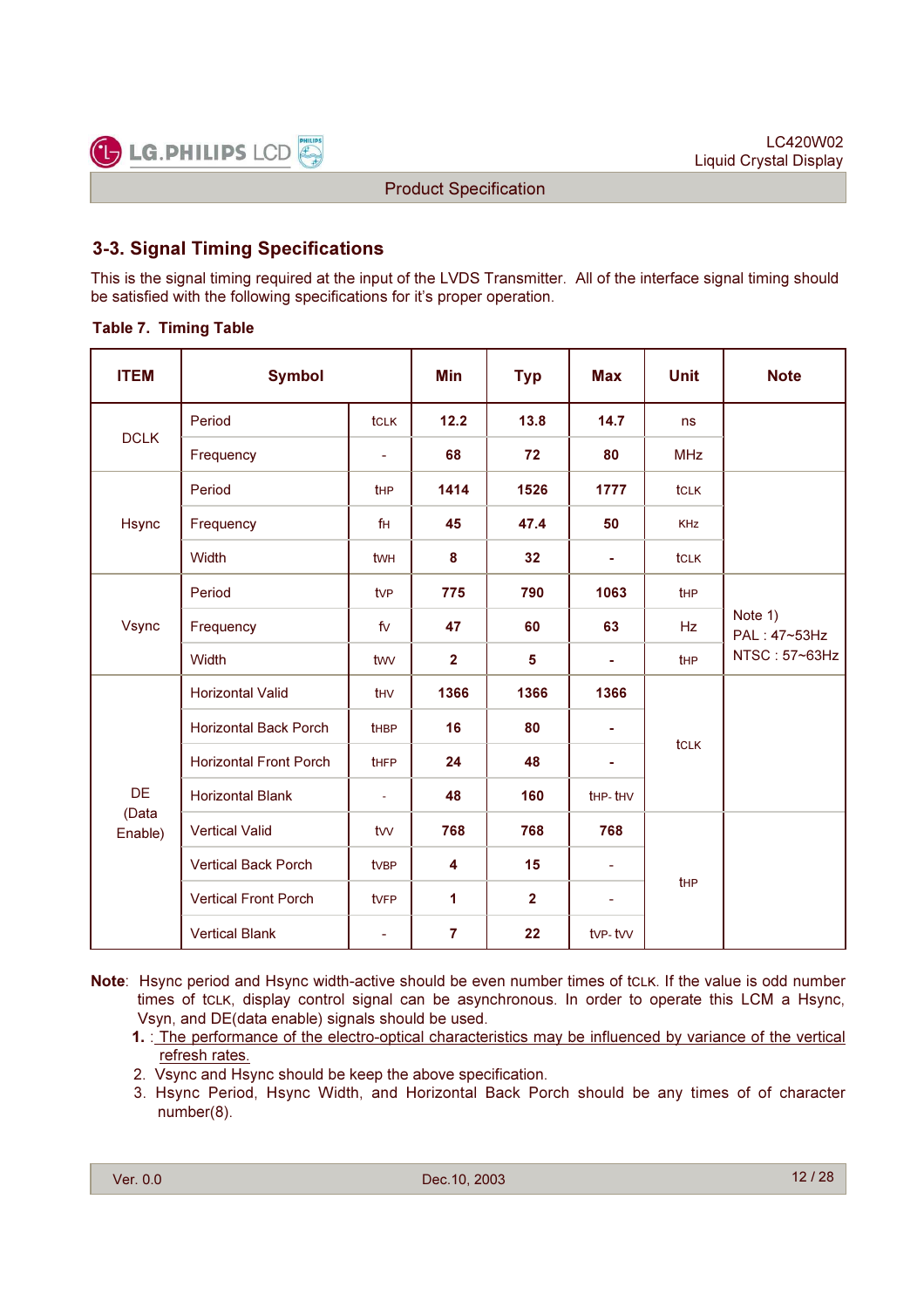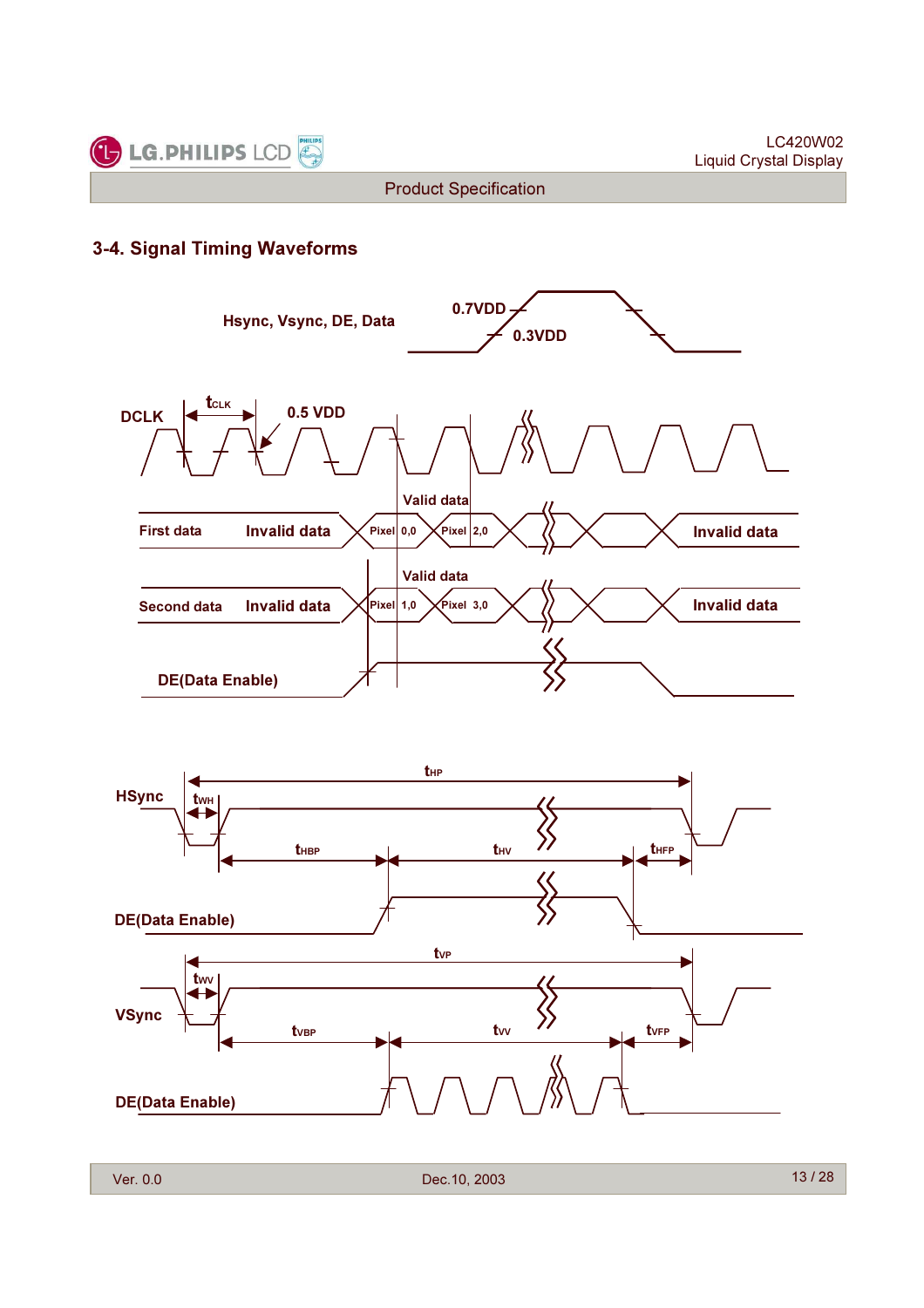

## 3-5. Color Data Reference

The Brightness of each primary color(red,green,blue) is based on the 8-bit gray scale data input for the color; the higher the binary input, the brighter the color. The table below provides a reference for color versus data input.

#### Table 8. COLOR DATA REFERENCE

|              |                    |      |              |                     |   |             |   |              |                         |             |           |                     |           | Input Color Data    |             |              |                         |            |                     |              |             |              |             |              |                         |                |
|--------------|--------------------|------|--------------|---------------------|---|-------------|---|--------------|-------------------------|-------------|-----------|---------------------|-----------|---------------------|-------------|--------------|-------------------------|------------|---------------------|--------------|-------------|--------------|-------------|--------------|-------------------------|----------------|
|              | Color              |      |              |                     |   | <b>RED</b>  |   |              |                         |             |           |                     |           | <b>GREEN</b>        |             |              |                         |            |                     |              |             | <b>BLUE</b>  |             |              |                         |                |
|              |                    |      | <b>MSB</b>   |                     |   |             |   |              |                         |             | LSB   MSB |                     |           |                     |             |              |                         | <b>LSB</b> | <b>MSB</b>          |              |             |              |             |              |                         | <b>LSB</b>     |
|              |                    |      |              |                     |   |             |   |              | R7 R6 R5 R4 R3 R2 R1 R0 |             |           |                     |           |                     |             |              | G7 G6 G5 G4 G3 G2 G1 G0 |            |                     |              |             |              |             |              | B7 B6 B5 B4 B3 B2 B1 B0 |                |
|              | <b>Black</b>       |      | 0            | $\mathsf{O}\xspace$ | 0 | 0           | 0 | $\mathbf 0$  | 0                       | 0           | 0         | $\pmb{0}$           | 0         | 0                   | 0           | $\mathbf 0$  | $\pmb{0}$               | 0          | $\mathsf{O}\xspace$ | $\pmb{0}$    | 0           | 0            | 0           | 0            | $\pmb{0}$               | 0              |
|              | Red (255)          |      | $\mathbf{1}$ | $\mathbf{1}$        | 1 | 1           | 1 | 1            | 1                       | 1           | 0         | 0                   | 0         | 0                   | 0           | 0            | $\pmb{0}$               | 0          | $\mathsf 0$         | 0            | $\mathbf 0$ | 0            | $\mathbf 0$ | 0            | $\mathbf 0$             | 0              |
|              | <b>Green (255)</b> |      | 0            | 0                   | 0 | $\mathbf 0$ | 0 | $\mathbf 0$  | 0                       | $\mathbf 0$ | 1         | 1                   | 1         | $\mathbf{1}$        | 1           | 1            | 1                       | 1          | $\mathbf 0$         | 0            | $\mathbf 0$ | 0            | 0           | 0            | $\mathbf 0$             | $\mathbf 0$    |
| <b>Basic</b> | <b>Blue (255)</b>  |      | 0            | 0                   | 0 | 0           | 0 | $\mathbf 0$  | $\mathsf{O}\xspace$     | 0           | 0         | $\mathsf{O}\xspace$ | 0         | $\mathsf{O}\xspace$ | 0           | $\pmb{0}$    | $\mathsf{O}\xspace$     | 0          | 1                   | 1            | 1           | 1            | 1           | 1            | 1                       | 1              |
| Color        | Cyan               |      | 0            | 0                   | 0 | $\mathbf 0$ | 0 | 0            | 0                       | 0           | 1         | 1                   | 1         | 1                   | 1           | 1            | 1                       | 1          | 1                   | 1            | 1           | 1            | 1           | 1            | 1                       | 1              |
|              | Magenta            |      | 1            | 1                   | 1 | 1           | 1 | 1            | 1                       | 1           | 0         | 0                   | 0         | 0                   | 0           | 0            | $\mathbf 0$             | 0          | $\mathbf{1}$        | $\mathbf{1}$ | 1           | $\mathbf{1}$ | 1           | $\mathbf{1}$ | $\mathbf{1}$            | $\mathbf{1}$   |
|              | Yellow             |      | $\mathbf{1}$ | 1                   | 1 | 1           | 1 | 1            | 1                       | 1           | 1         | 1                   | 1         | 1                   | 1           | 1            | 1                       | 1          | $\mathbf 0$         | 0            | $\mathbf 0$ | 0            | 0           | 0            | 0                       | 0              |
|              | White              |      | 1            | 1                   | 1 | 1           | 1 | 1            | 1                       | 1           | 1         | 1                   | 1         | 1                   | 1           | 1            | $\mathbf{1}$            | 1          | 1                   | 1            | 1           | 1            | 1           | 1            | 1                       | 1              |
|              | RED (000)          | Dark | 0            | 0                   | 0 | $\mathbf 0$ | 0 | 0            | 0                       | 0           | 0         | 0                   | 0         | 0                   | 0           | 0            | $\pmb{0}$               | 0          | $\pmb{0}$           | 0            | 0           | 0            | 0           | 0            | $\mathbf 0$             | 0              |
|              | RED (001)          |      | 0            | 0                   | 0 | $\mathbf 0$ | 0 | 0            | 0                       | 1           | 0         | 0                   | 0         | 0                   | 0           | 0            | $\pmb{0}$               | 0          | $\mathbf 0$         | 0            | $\mathbf 0$ | 0            | 0           | 0            | $\mathbf 0$             | $\mathbf 0$    |
| <b>RED</b>   | $\ddotsc$          |      |              |                     |   |             |   |              |                         |             |           |                     |           |                     |             |              |                         |            |                     |              |             | 44           |             |              |                         |                |
|              | <b>RED (254)</b>   |      | 1            | $\mathbf{1}$        | 1 | 1           | 1 | $\mathbf{1}$ | 1                       | $\pmb{0}$   | 0         | 0                   | $\pmb{0}$ | 0                   | $\mathbf 0$ | 0            | $\mathsf 0$             | 0          | $\mathbf 0$         | 0            | $\mathbf 0$ | 0            | $\pmb{0}$   | $\pmb{0}$    | $\mathbf 0$             | 0              |
|              | <b>RED (255)</b>   |      | $\mathbf{1}$ | 1                   | 1 | 1           | 1 | 1            | 1                       | 1           | 0         | 0                   | 0         | 0                   | 0           | 0            | $\pmb{0}$               | 0          | $\mathsf 0$         | 0            | 0           | 0            | 0           | 0            | $\mathbf 0$             | 0              |
|              | GREEN (000) Dark   |      | $\mathbf 0$  | 0                   | 0 | 0           | 0 | 0            | 0                       | 0           | 0         | 0                   | 0         | 0                   | 0           | 0            | $\pmb{0}$               | 0          | $\mathsf 0$         | 0            | 0           | 0            | 0           | 0            | $\mathbf 0$             | 0              |
|              | <b>GREEN (001)</b> |      | 0            | 0                   | 0 | $\mathbf 0$ | 0 | $\mathbf 0$  | 0                       | 0           | 0         | 0                   | 0         | 0                   | 0           | 0            | $\mathbf 0$             | 1          | 0                   | 0            | $\mathbf 0$ | 0            | $\mathbf 0$ | 0            | $\mathbf 0$             | $\mathbf 0$    |
| <b>GREEN</b> | $\ldots$           |      |              |                     |   | $\cdots$    |   |              |                         |             |           |                     |           |                     |             |              |                         |            |                     |              |             | $\cdots$     |             |              |                         |                |
|              | <b>GREEN (254)</b> |      | 0            | 0                   | 0 | 0           | 0 | 0            | 0                       | 0           | 1         | 1                   | 1         | 1                   | 1           | $\mathbf{1}$ | $\mathbf{1}$            | 0          | $\mathsf 0$         | 0            | $\mathbf 0$ | 0            | 0           | 0            | 0                       | 0              |
|              | <b>GREEN (255)</b> |      | 0            | 0                   | 0 | 0           | 0 | 0            | 0                       | 0           |           | $\mathbf{1}$        | 1         | 1                   | 1           | 1            | 1                       | 1          | $\mathsf 0$         | 0            | 0           | 0            | 0           | 0            | $\pmb{0}$               | $\mathbf 0$    |
|              | <b>BLUE (000)</b>  | Dark | 0            | 0                   | 0 | 0           | 0 | 0            | 0                       | 0           | 0         | 0                   | 0         | 0                   | 0           | 0            | 0                       | 0          | $\mathsf 0$         | 0            | 0           | 0            | 0           | 0            | 0                       | 0              |
|              | <b>BLUE (001)</b>  |      | 0            | 0                   | 0 | $\mathbf 0$ | 0 | 0            | 0                       | $\mathbf 0$ | 0         | 0                   | 0         | 0                   | 0           | 0            | $\mathbf 0$             | 0          | $\mathbf 0$         | 0            | $\mathbf 0$ | 0            | 0           | 0            | $\mathbf 0$             | $\overline{1}$ |
| <b>BLUE</b>  | $\ldots$           |      |              |                     |   |             |   |              |                         |             |           |                     |           |                     |             |              |                         |            |                     |              |             |              |             |              |                         |                |
|              | <b>BLUE (254)</b>  |      | 0            | 0                   | 0 | 0           | 0 | 0            | 0                       | 0           | 0         | 0                   | 0         | 0                   | 0           | 0            | $\pmb{0}$               | 0          | $\mathbf{1}$        | 1            | 1           | 1            | 1           | 1            | 1                       | 0              |
|              | <b>BLUE (255)</b>  |      | 0            | 0                   | 0 | 0           | 0 | 0            | 0                       | 0           | 0         | 0                   | 0         | 0                   | 0           | 0            | $\mathbf 0$             | 0          |                     |              |             | 1            | 1           |              | 1                       | 1              |

Note : Users should be input true 8 Bit data streams via LVDS transmitter.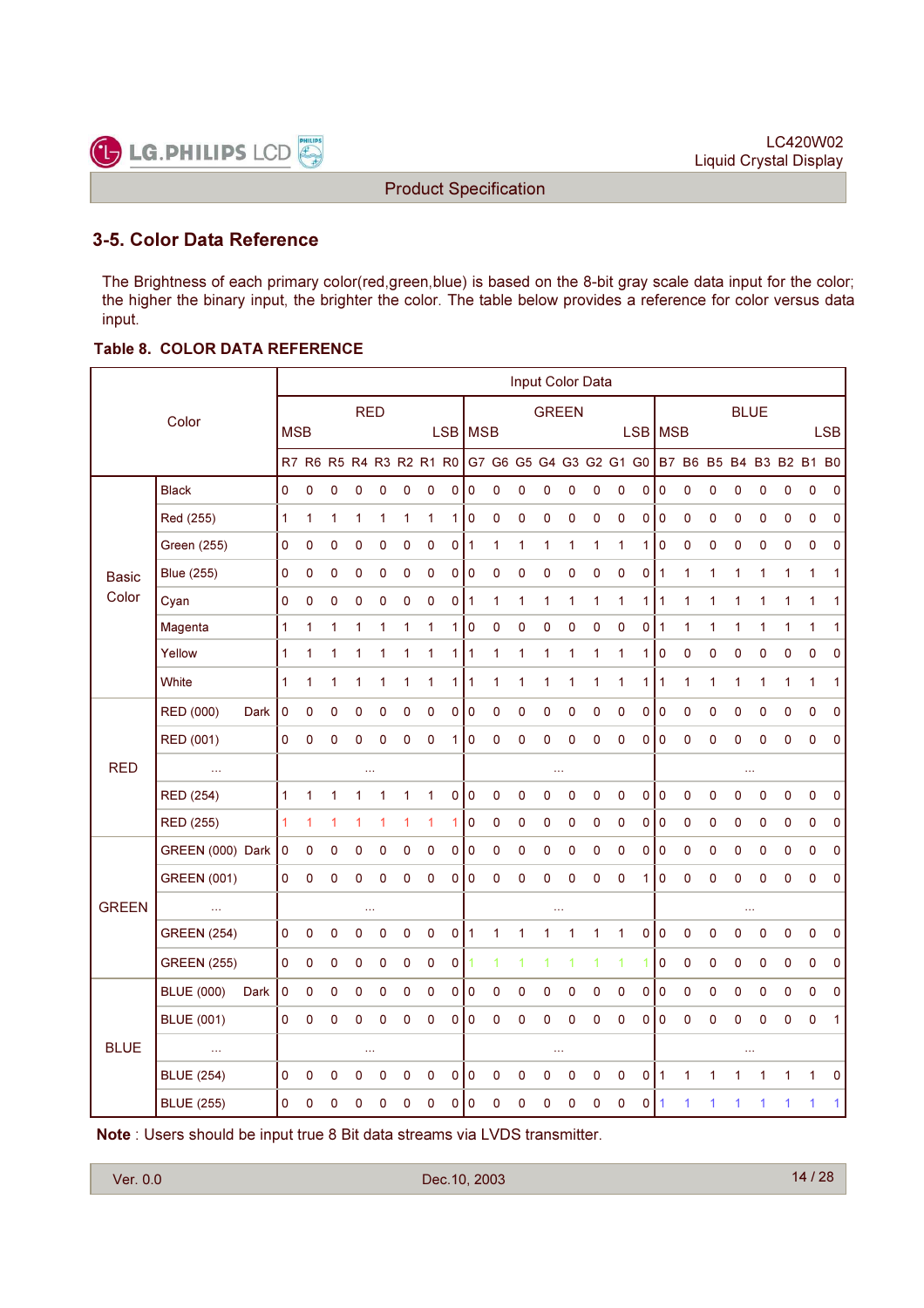

## 3-6. Power Sequence

#### 3-6-1. LCD Driving circuit



#### Table 9-1. Power Sequence for LCD Driving circuit

| Parameter      | Min | Typ | Max | Units |
|----------------|-----|-----|-----|-------|
| T <sub>1</sub> | 0.5 | ۰   | 10  | ms    |
| T <sub>2</sub> | 0.5 | -   | 50  | ms    |
| T <sub>3</sub> | 200 |     |     | ms    |
| T <sub>4</sub> | 200 |     | -   | ms    |
| T <sub>5</sub> | 0.5 | ۰   | 50  | ms    |
| T <sub>6</sub> | ۰   |     | 100 | ms    |
| T7             |     |     |     | s     |

Notes : 1. Please avoid floating state of interface signal at invalid period.

- 2. When the interface signal is invalid, be sure to pull down the power supply for LCD  $V_{\text{LCD}}$  to 0V.
- 3. Lamp power must be turn on after power supply for LCD an interface signal are valid.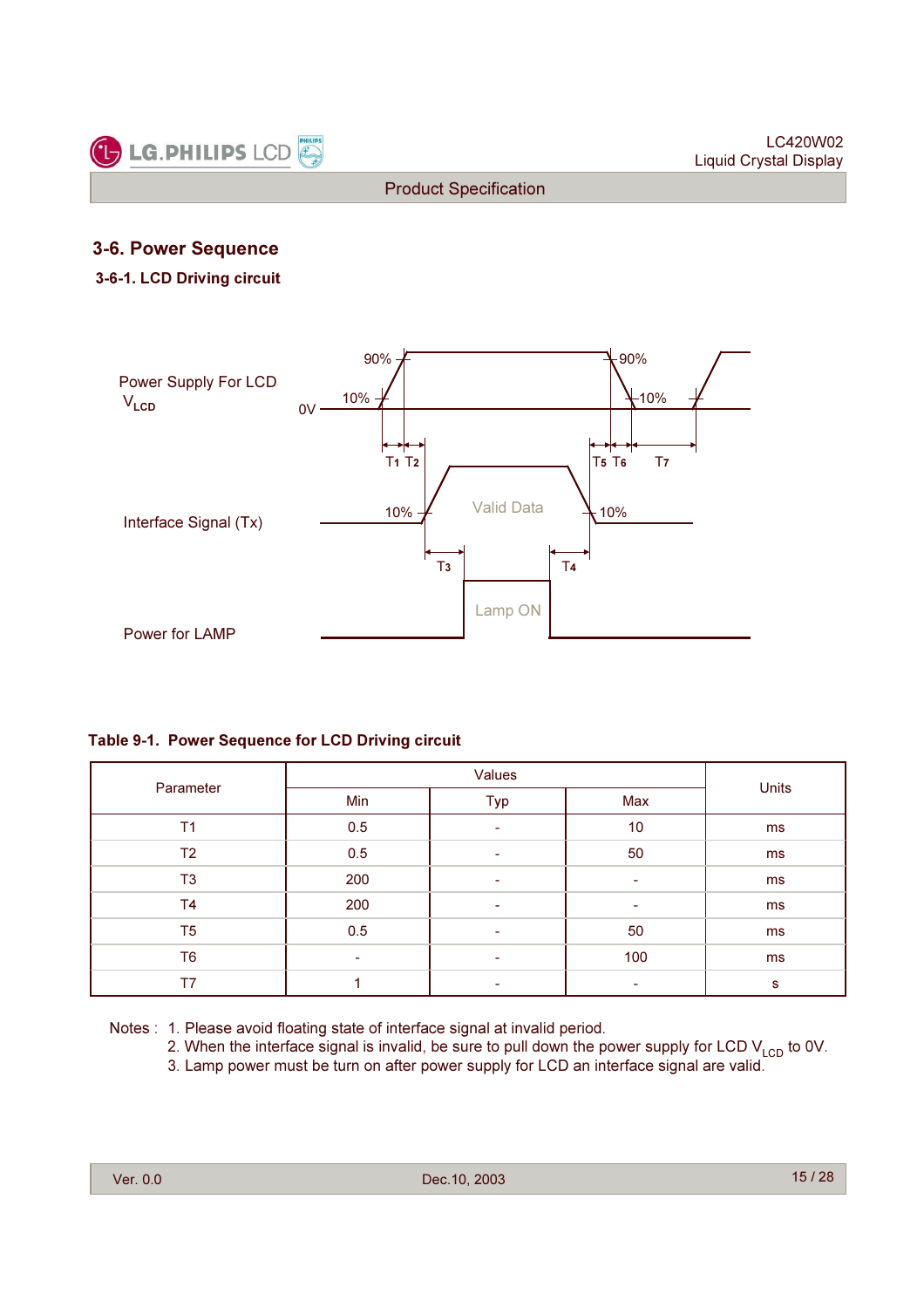

#### 3-6-2. On/Off for Inverter



#### 3-6-3. Deep condition for Inverter



#### Table 9-2. Power Sequence for Inverter

| Parameter |            | <b>Values</b> |                          | Units |                               |
|-----------|------------|---------------|--------------------------|-------|-------------------------------|
|           | <b>Min</b> | Typ           | Max                      |       | Remarks                       |
| Τ1        | 20         | ۰             |                          | ms    | inverters connected condition |
| T2        | 500        | ۰             |                          | ms    |                               |
| T3        | 200        | ۰             | $\overline{\phantom{0}}$ | ms    |                               |
| Τ4        | 0          |               |                          | ms    |                               |
| T5        | ۰          | ۰             | 10                       | ms    | $V_{BL}(Min) \times 0.8$      |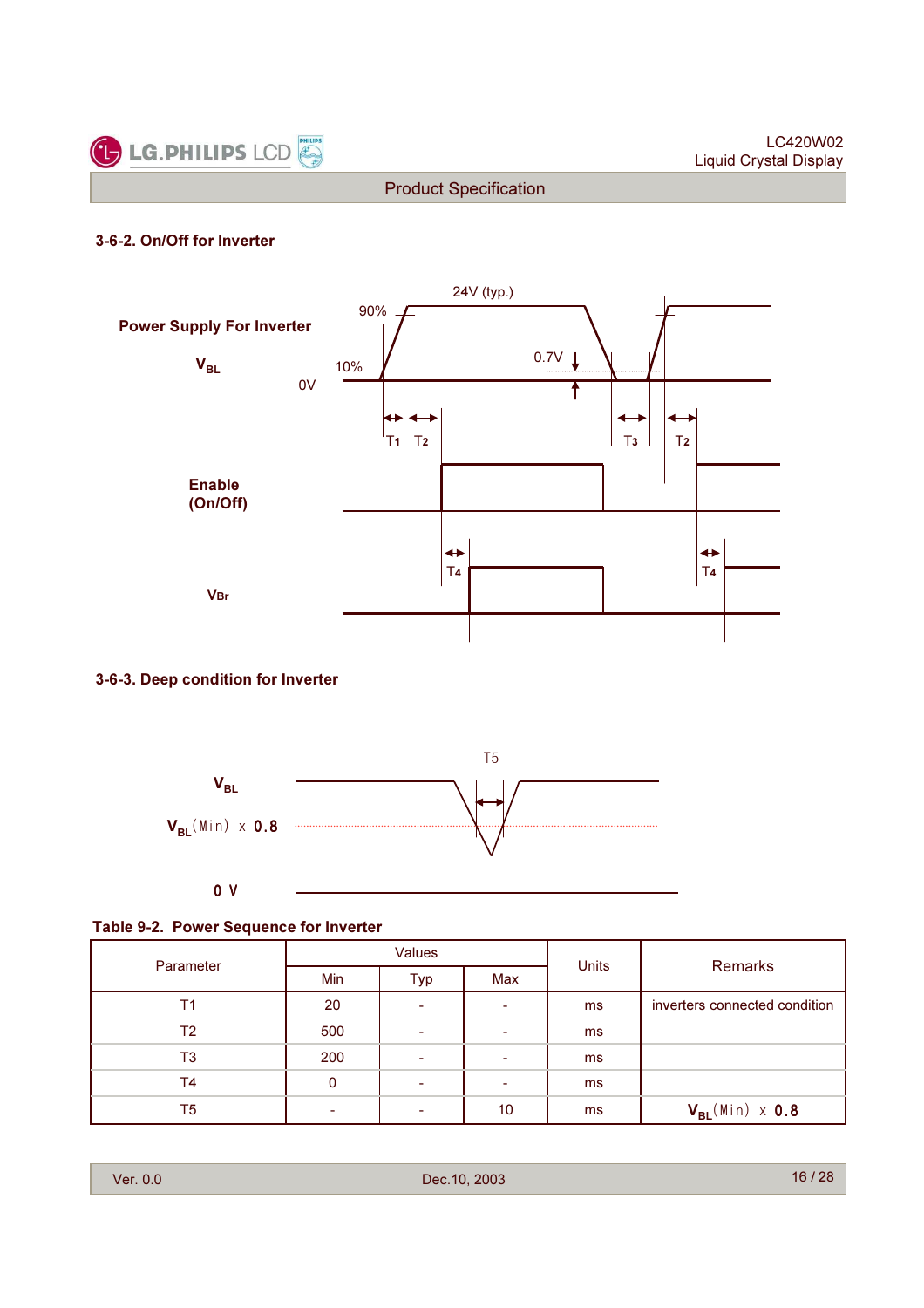

## 4. Optical Specification

Optical characteristics are determined after the unit has been 'ON' and stable for approximately 30Min in a dark environment at  $25 \pm 2^{\circ}$ C. The values specified are at an approximate distance 50cm from the LCD surface at a viewing angle of  $\Phi$  and  $\theta$  equal to 0 °.

FIG. 1 presents additional information concerning the measurement equipment and method.



FIG. 1 Optical Characteristic Measurement Equipment and Method

Table 10. OPTICAL CHARACTERISTICS  $T_{\text{a}= 25 \pm 2^{\circ} \text{C}, V_{\text{LCD}}=12.0 \text{V}, \text{fv}=60 \text{Hz}, \text{Dclk}=72 \text{MHz}, \text{DL}=1.0$ 

|                                       |                                 |                  |                |    |                | Values |                |                   |                |
|---------------------------------------|---------------------------------|------------------|----------------|----|----------------|--------|----------------|-------------------|----------------|
|                                       | Parameter                       |                  | Symbol         |    | Min            | Typ    | Max            | <b>Units</b>      | <b>Notes</b>   |
| <b>Contrast Ratio</b>                 |                                 |                  | <b>CR</b>      |    | 300            | 400    |                |                   | $\mathbf{1}$   |
| Surface Luminance, white              |                                 |                  | $L_{WH}$       |    | 400            | 500    |                | cd/m <sup>2</sup> | $\overline{2}$ |
| <b>Luminance Variation</b>            |                                 |                  | $\delta$ white | 5P |                |        | 1.3            |                   | 3              |
| Response Time                         |                                 | <b>Rise Time</b> | $Tr_R$         |    | $\blacksquare$ | 10     | 16             | ms                | 4              |
| (Gray-to-Gray)                        |                                 | Decay Time       | $Tr_D$         |    | $\blacksquare$ | 10     | 16             | ms                | 4              |
|                                       | <b>RED</b>                      |                  | <b>Rx</b>      |    |                | 0.639  |                |                   |                |
|                                       |                                 | <b>Ry</b>        |                |    | 0.342          |        |                |                   |                |
| <b>Color Coordinates</b><br>[CIE1931] |                                 | <b>GREEN</b>     | Gx             |    |                | 0.282  |                |                   |                |
|                                       |                                 |                  | Gy             |    | Typ            | 0.610  | Typ            |                   |                |
|                                       |                                 | <b>BLUE</b>      | <b>Bx</b>      |    | $-0.03$        | 0.147  | $+0.03$        |                   |                |
|                                       |                                 |                  | <b>By</b>      |    |                | 0.073  |                |                   |                |
|                                       |                                 | <b>WHITE</b>     | Wx             |    |                | 0.281  |                |                   |                |
|                                       |                                 |                  | Wy             |    |                | 0.293  |                |                   |                |
| Viewing Angle (CR>10)                 |                                 |                  |                |    |                |        |                |                   |                |
|                                       | x axis, right( $\phi$ =0°)      |                  | $\theta$ r     |    | 85             | 88     | $\blacksquare$ | degree            | 5              |
|                                       | x axis, left $(\phi=180^\circ)$ |                  | $\theta$       |    | 85             | 88     | $\blacksquare$ |                   |                |
|                                       | y axis, up $(\phi = 90^\circ)$  |                  | $\theta$ u     |    | 85             | 88     | $\blacksquare$ |                   |                |
|                                       | y axis, down $(\phi=270^\circ)$ |                  | $\theta$ d     |    | 85             | 88     | $\equiv$       |                   |                |
| <b>Gray Scale</b>                     |                                 |                  |                |    |                |        |                |                   | 6              |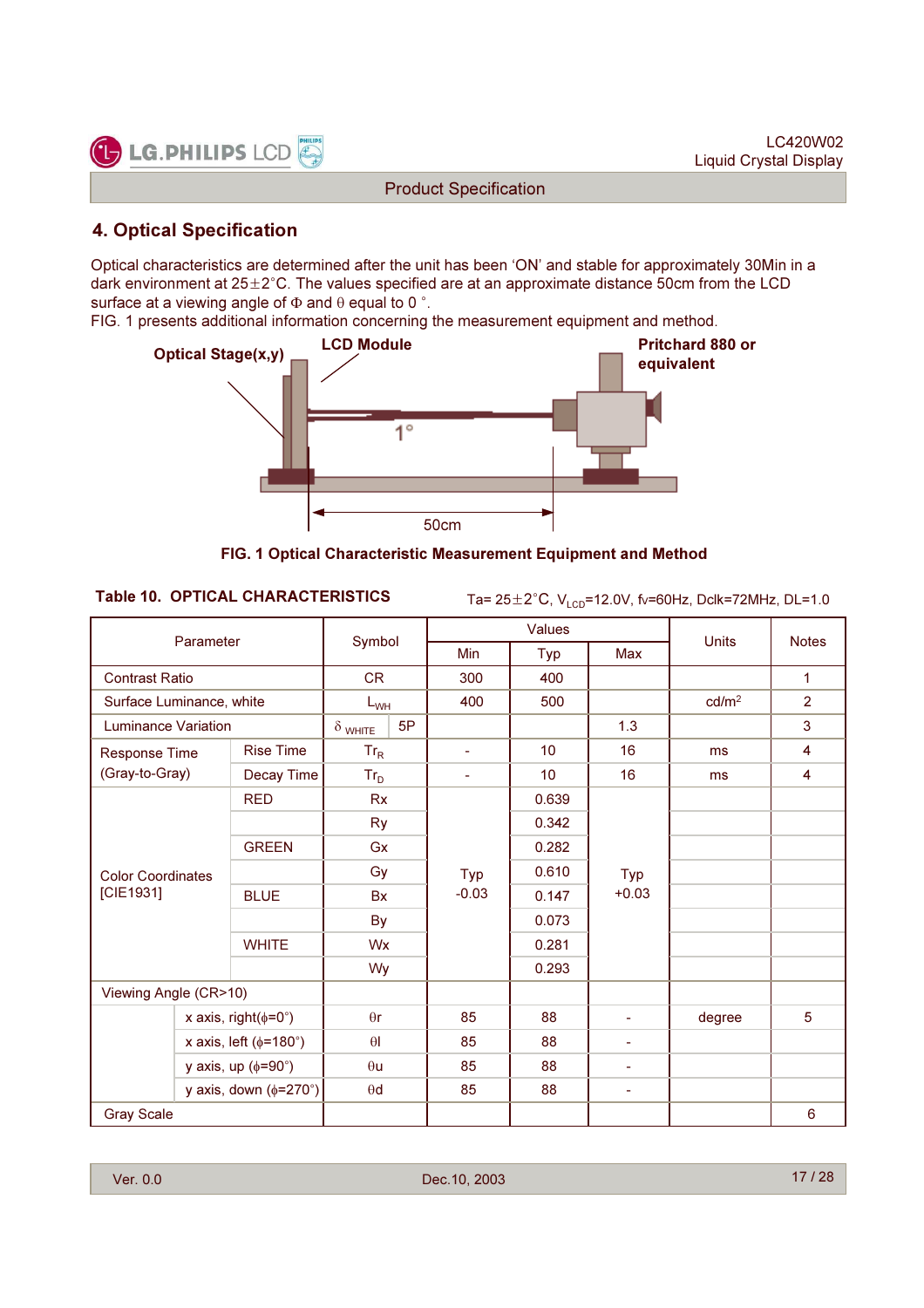



Notes 1. Contrast Ratio(CR) is defined mathematically as :

Surface Luminance with all white pixels

Contrast Ratio = Surface Luminance with all black pixels It is measured at center point(1)

- 2. Surface luminance is luminance value at center point (1) across the LCD surface 50cm from the surface with all pixels displaying white. For more information see FIG 2.
- 3. The variation in surface luminance , δ WHITE is defined as :  $δ$  WHITE(5P) = Maximum(L<sub>on1</sub>, L<sub>on2</sub>, L<sub>on3</sub>, ......, L<sub>on5</sub>) / Minimum(L<sub>on1</sub>, L<sub>on2</sub>, L<sub>on3</sub>, ....., L<sub>on5</sub>) Where  $L_{on1}$  to  $L_{on5}$  are the luminance with all pixels displaying white at 5 locations . For more information see FIG 2.
- 4. Response time is the time required for the display to transition from black to white (Rise Time,  $Tr_R$ ) and from white to black (Decay Time,  $Tr_D$ ). For additional information see FIG 3.
- 5. Viewing angle is the angle at which the contrast ratio is greater than 10. The angles are determined for the horizontal or x axis and the vertical or y axis with respect to the z axis which is normal to the LCD surface. For more information see FIG 4.
- 6. Gray scale specification

Gamma Value is approximately 2.2. For more information see Table 11.

| <b>Gray Level</b> | Luminance [%] (Typ) |
|-------------------|---------------------|
| L <sub>0</sub>    | 0.23                |
| L15               | 0.36                |
| L31               | 1.09                |
| L47               | 2.28                |
| L63               | 4.58                |
| L79               | 7.15                |
| L95               | 10.82               |
| L111              | 15.72               |
| L127              | 21.93               |
| L143              | 27.81               |
| L159              | 34.94               |
| L175              | 43.32               |
| L <sub>191</sub>  | 53.12               |
| L207              | 63.10               |
| L223              | 74.51               |
| L239              | 86.99               |
| L255              | 100.00              |

#### Table 11. Gray Scale Specification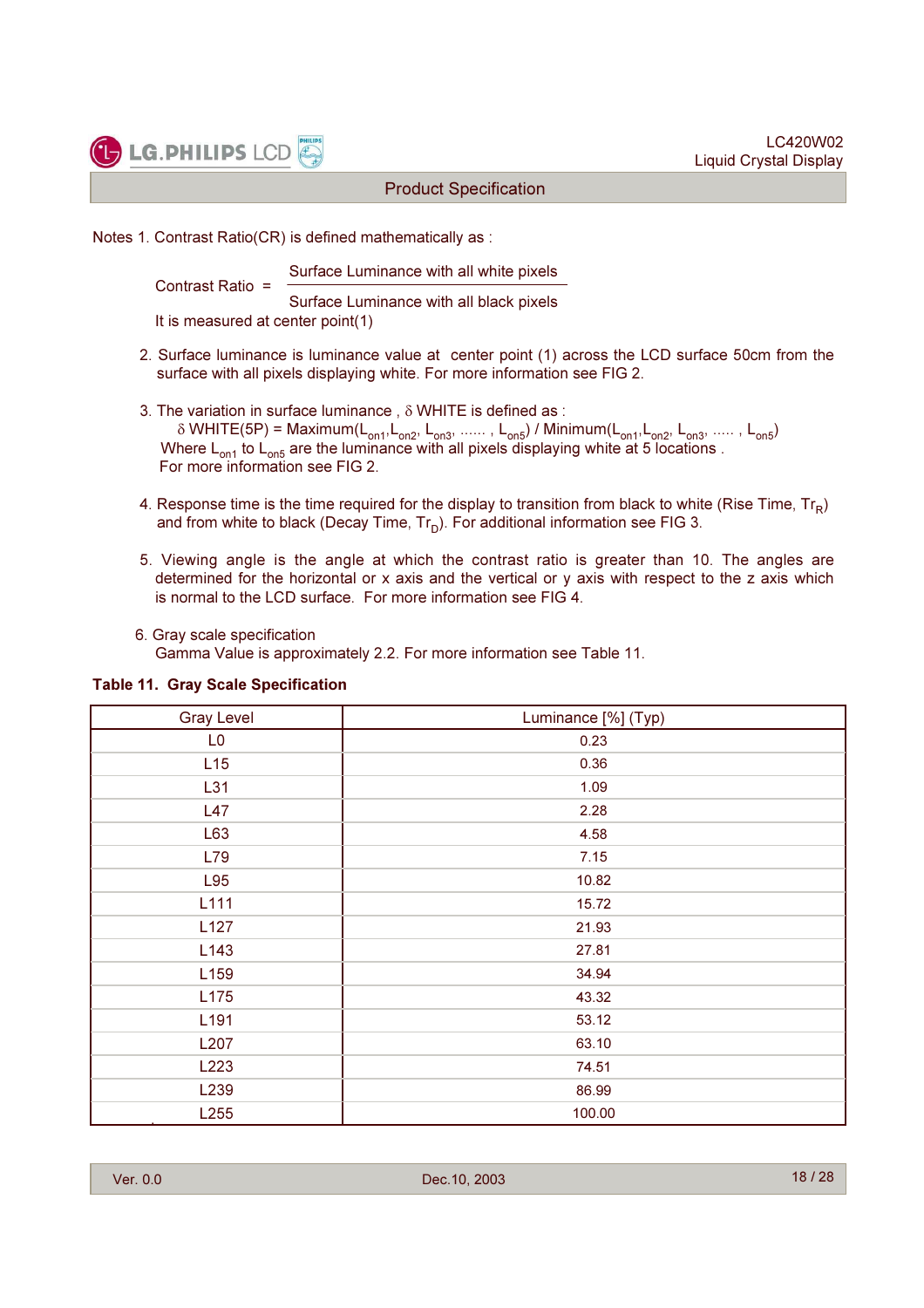

#### Measuring point for surface luminance & measuring point for luminance variation





The response time is defined as the following figure and shall be measured by switching the input signal for "Gray(N)" and "Gray( $N+1$ )".



FIG. 3 Response Time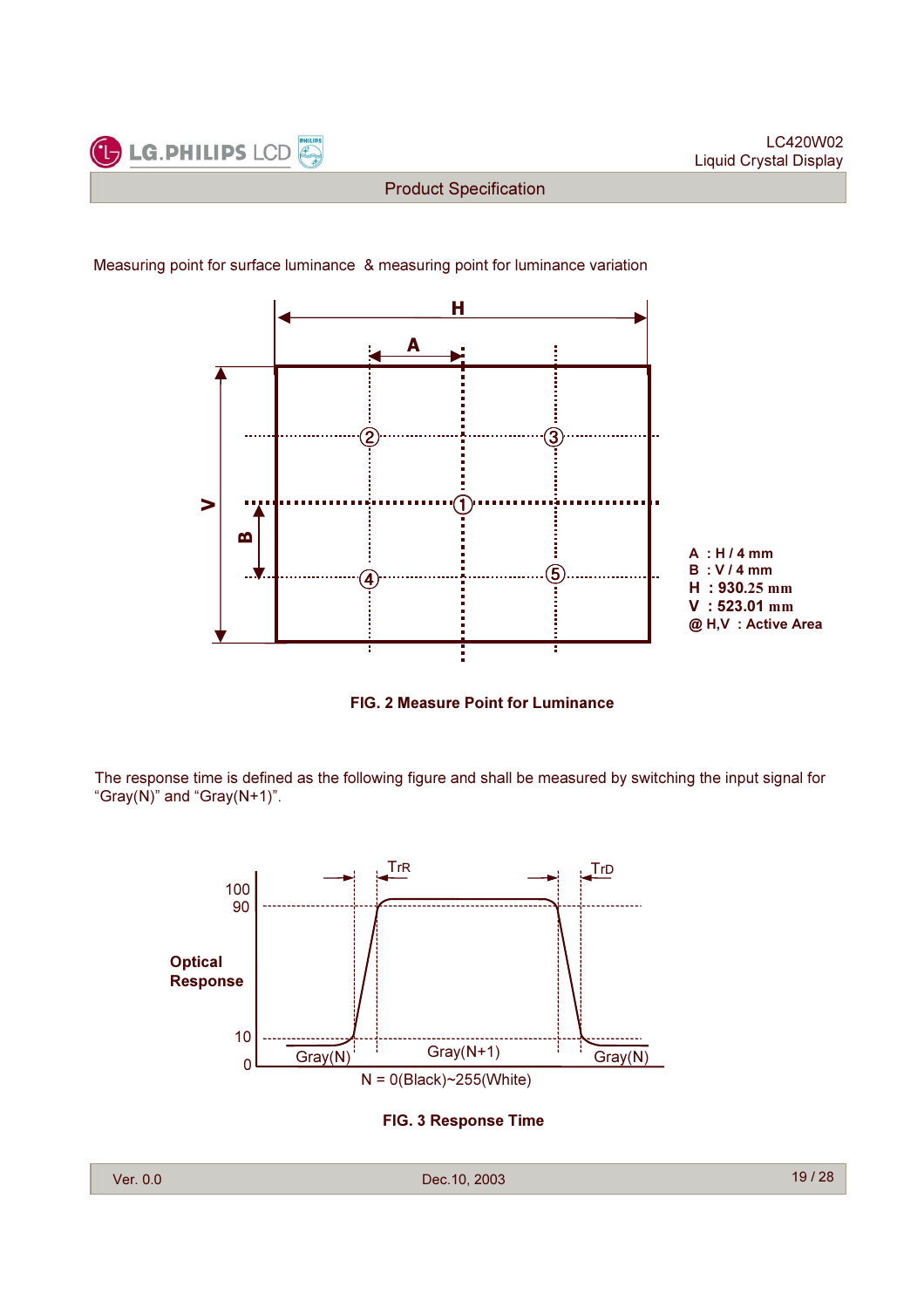

Dimension of viewing angle range



FIG. 4 Viewing angle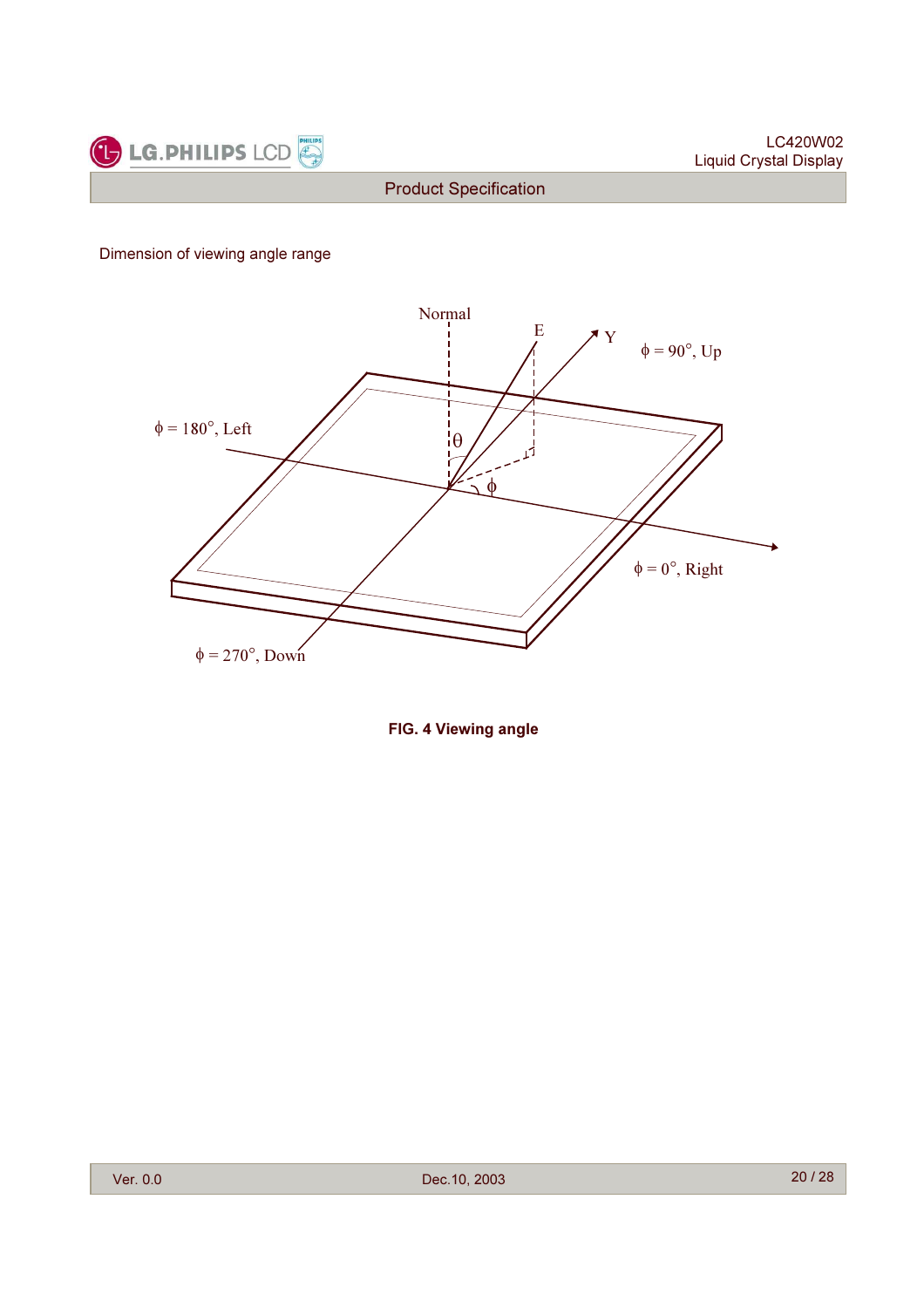

## 5. Mechanical Characteristics

The contents provide general mechanical characteristics. In addition the figures in the next page are detailed mechanical drawing of the LCD.

|                            | Horizontal                                                      | 1006.0 mm         |  |  |  |  |
|----------------------------|-----------------------------------------------------------------|-------------------|--|--|--|--|
| <b>Outline Dimension</b>   | Vertical                                                        | 610.0 mm          |  |  |  |  |
|                            | Depth                                                           | 56.0 mm           |  |  |  |  |
| <b>Bezel Area</b>          | Horizontal                                                      | 939mm             |  |  |  |  |
|                            | Vertical                                                        | 531 <sub>mm</sub> |  |  |  |  |
|                            | Horizontal                                                      | 930.25mm          |  |  |  |  |
| <b>Active Display Area</b> | Vertical                                                        | 523.01mm          |  |  |  |  |
| Weight                     | 12,800g (Typ.)                                                  |                   |  |  |  |  |
| <b>Surface Treatment</b>   | Hard coating(3H)<br>Anti-glare treatment of the front polarizer |                   |  |  |  |  |

Notes : Please refer to a mechanic drawing in terms of tolerance at the next page.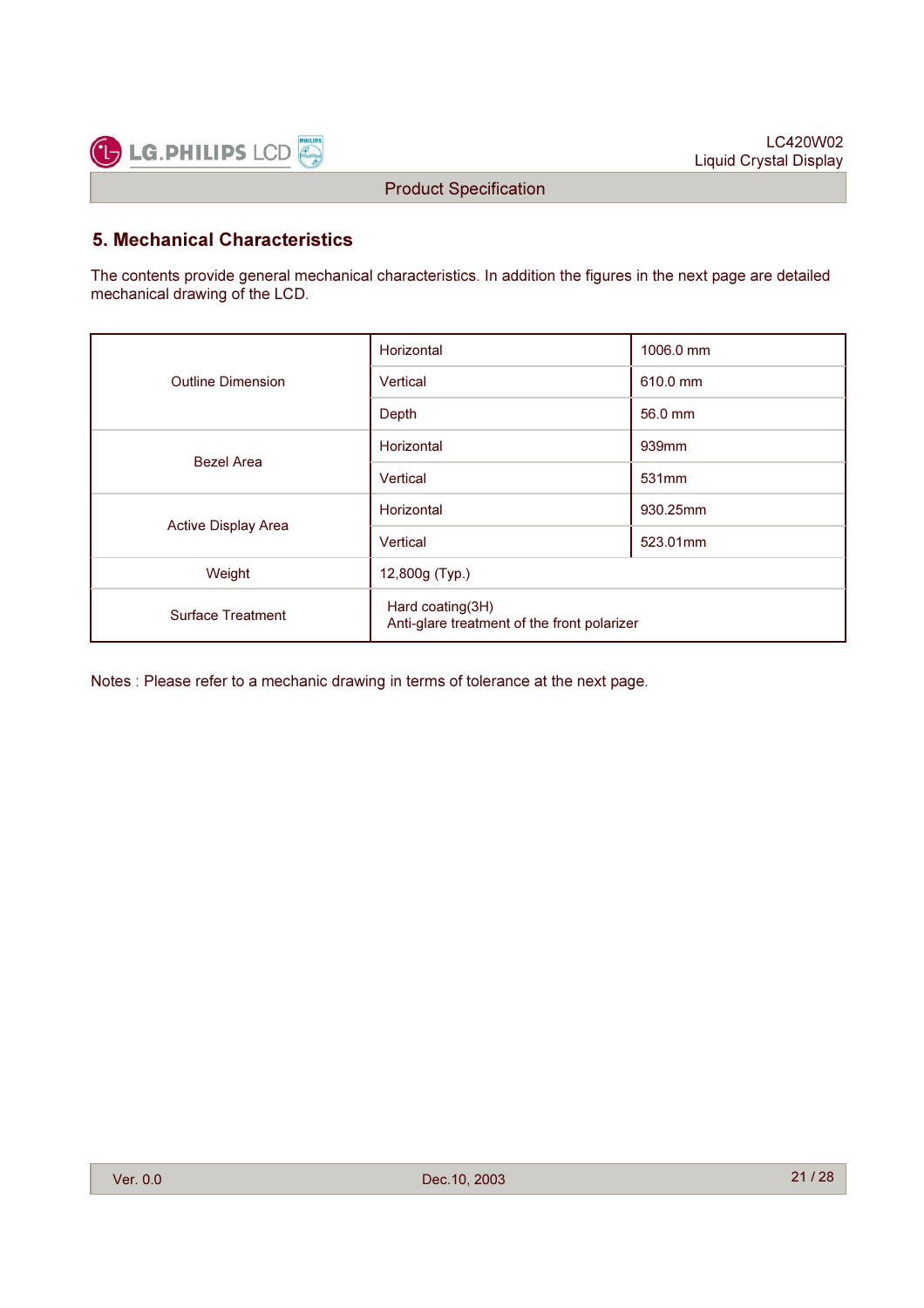

<FRONT VIEW>



Ver. 0.0 Dec.10, 2003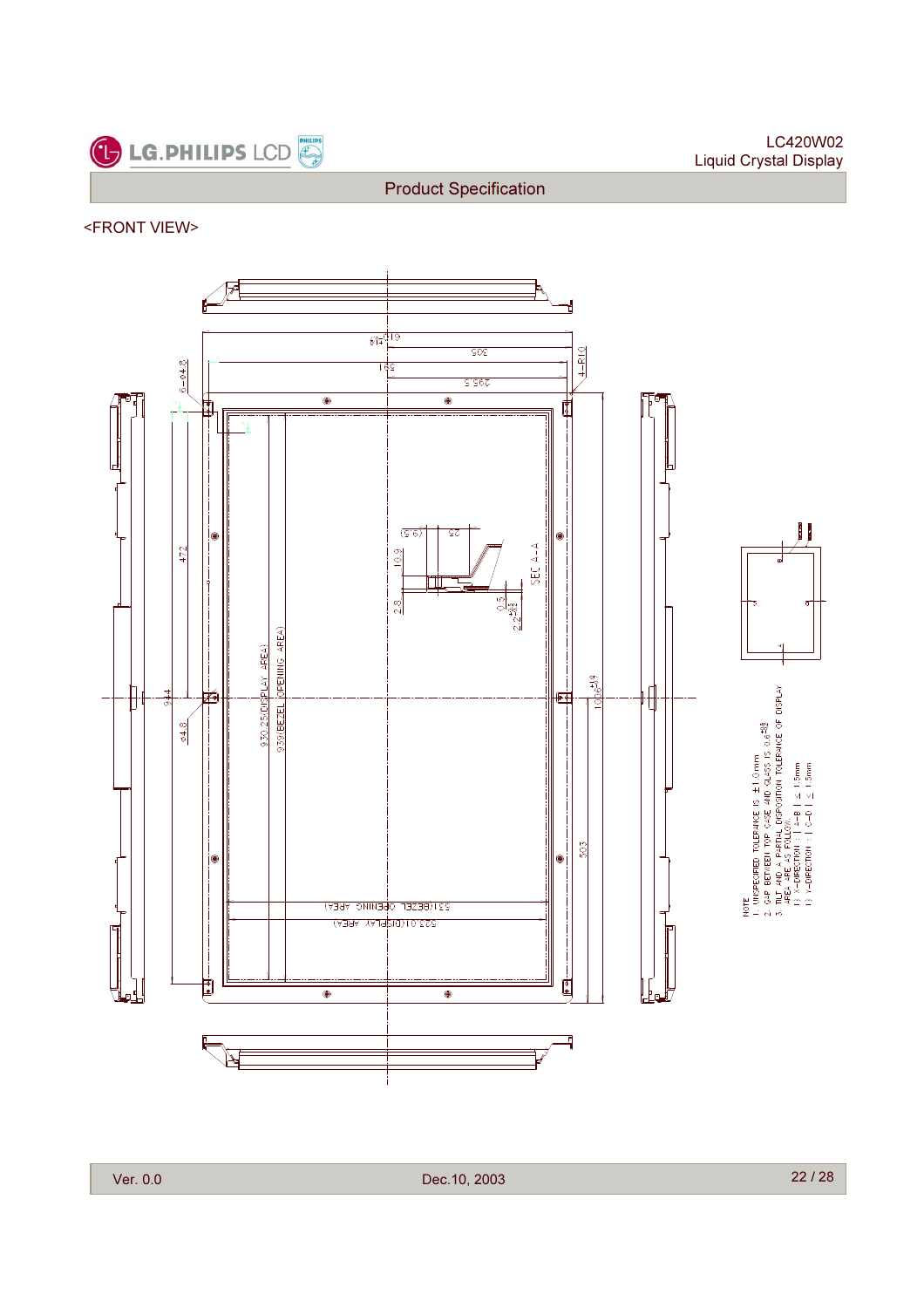

<REAR VIEW>



Product Specification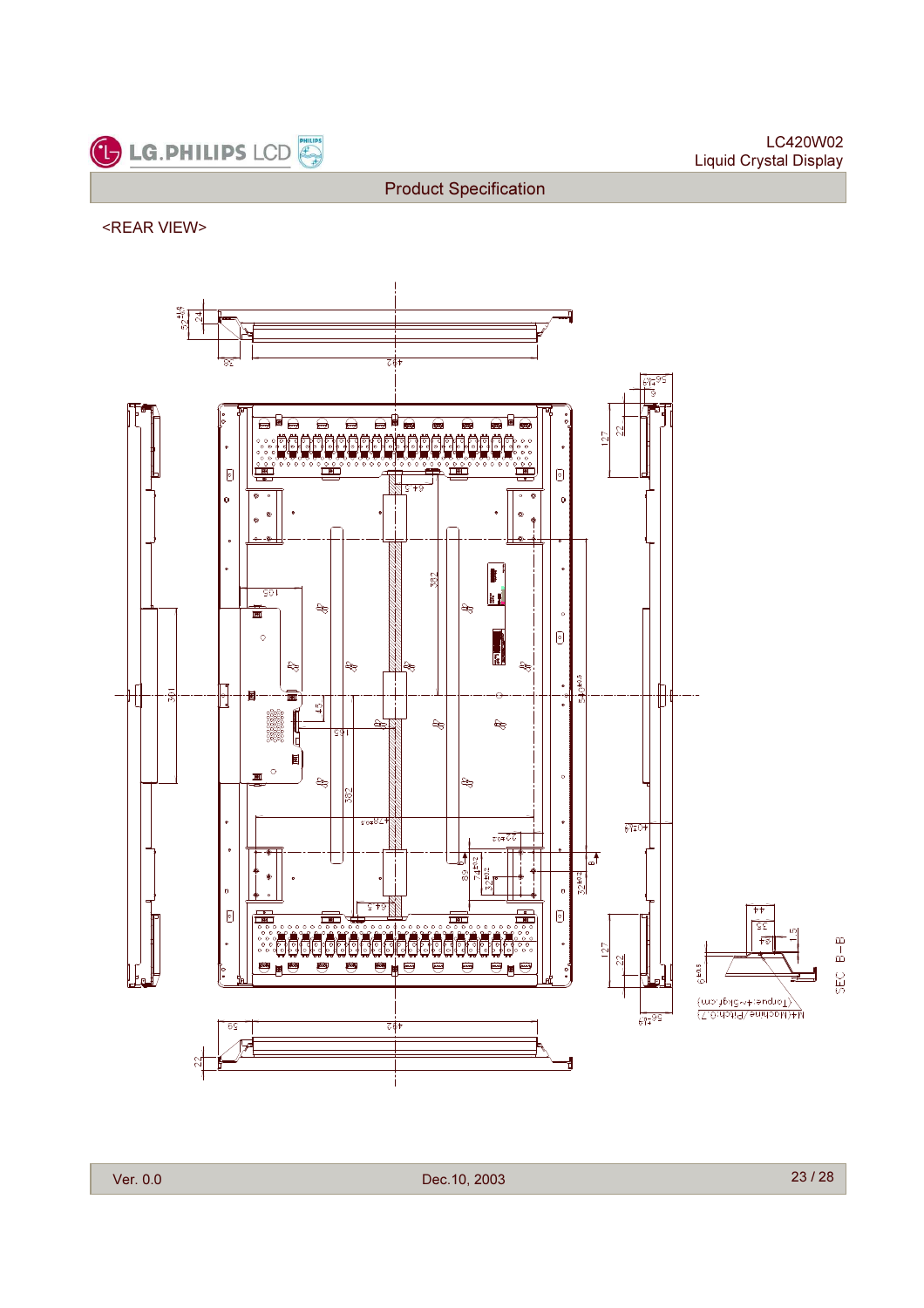

## 6. Reliability

Environment test condition

| <b>No</b>      | <b>Test Item</b>                            | Condition                                                                                                                       |  |  |  |  |  |  |
|----------------|---------------------------------------------|---------------------------------------------------------------------------------------------------------------------------------|--|--|--|--|--|--|
| 1              | High temperature storage test               | Ta= $50^{\circ}$ C 240h                                                                                                         |  |  |  |  |  |  |
| $\overline{2}$ | Low temperature storage test                | Ta= -20°C 240h                                                                                                                  |  |  |  |  |  |  |
| 3              | High temperature operation test             | $Ta = 40^{\circ}C$ 50%RH 240h                                                                                                   |  |  |  |  |  |  |
| 4              | Low temperature operation test              | $Ta = 0^{\circ}C$<br>240h                                                                                                       |  |  |  |  |  |  |
| 5              | Vibration test<br>(non-operating)           | Wave form $:$ random<br>Vibration level: 1.0Grms<br>Bandwidth: 10-500Hz<br>Duration: X, Y, Z, 10 min<br>One time each direction |  |  |  |  |  |  |
| 6              | Shock test<br>(non-operating)               | Shock level: 100Grms<br>Waveform : half sine wave, 2ms<br>Direction : $\pm X$ , $\pm Y$ , $\pm Z$<br>One time each direction    |  |  |  |  |  |  |
| $\overline{7}$ | <b>Humidity condition Operation</b>         | Ta= 40 °C, 90%RH                                                                                                                |  |  |  |  |  |  |
| 8              | Altitude<br>operating<br>storage / shipment | 0 - 14,000 feet(4267.2m)<br>0 - 40,000 feet(12192m)                                                                             |  |  |  |  |  |  |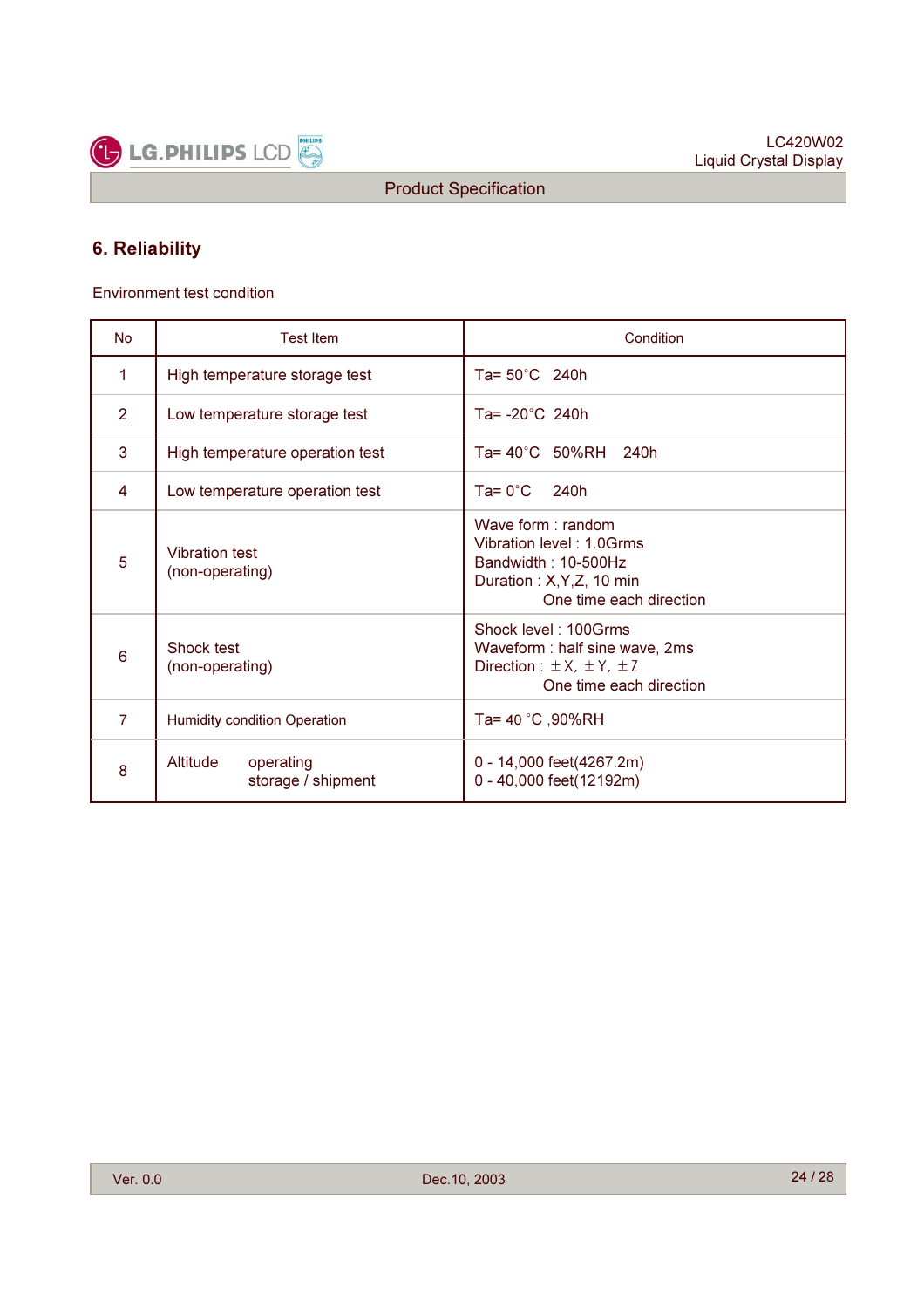

## 7. International standards

#### 7-1. Safety

a) UL 60950, Third Edition, Underwriters Laboratories, Inc., Dated Dec. 11, 2000.

Standard for Safety of Information Technology Equipment, Including Electrical Business Equipment. b) CAN/CSA C22.2, No. 60950, Third Edition, Canadian Standards Association, Dec. 1, 2000. Standard for Safety of Information Technology Equipment, Including Electrical Business Equipment.

c) EN 60950 : 2000, Third Edition

IEC 60950 : 1999, Third Edition

European Committee for Electrotechnical Standardization(CENELEC)

EUROPEAN STANDARD for Safety of Information Technology Equipment Including Electrical Business Equipment.

### 7-2. EMC

a) ANSI C63.4 "Methods of Measurement of Radio-Noise Emissions from Low-Voltage Electrical and Electrical Equipment in the Range of 9kHZ to 40GHz. "American National Standards Institute(ANSI), 1992

b) C.I.S.P.R "Limits and Methods of Measurement of Radio Interface Characteristics of Information Technology Equipment." International Special Committee on Radio Interference.

c) EN 55022 "Limits and Methods of Measurement of Radio Interface Characteristics of Information Technology Equipment." European Committee for Electrotechnical Standardization.(CENELEC), 1998 ( Including A1: 2000 )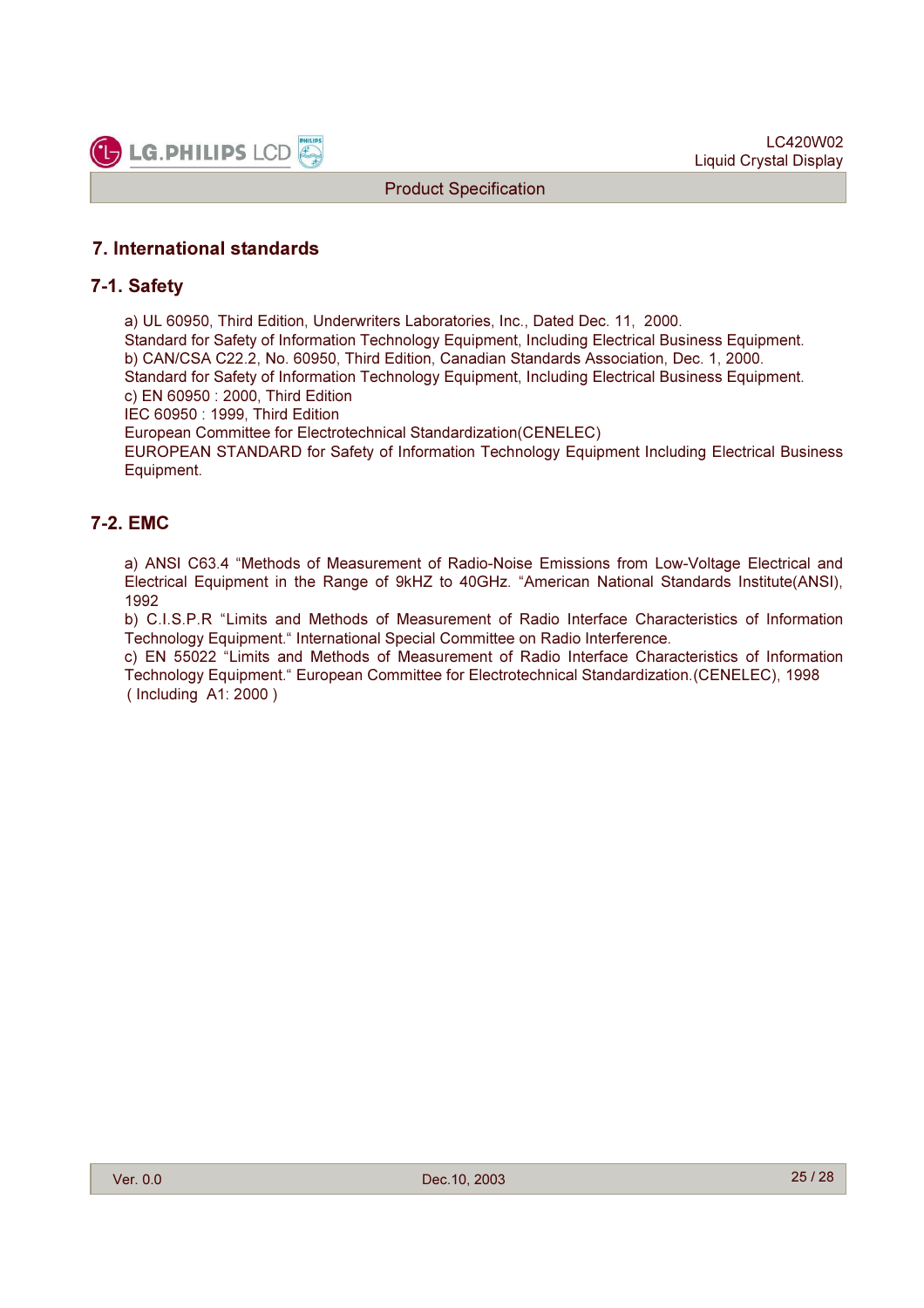

## 8. Packing

## 8-1. Designation of Lot Mark

a) Lot Mark



A,B,C : SIZE(INCH)

D : YEAR E : MONTH **G: FACTORY CODE** H : ASSEMBLY CODE  $I, J, K, L, M$  : SERIAL NO.

Note 1. YEAR

| Year | 97 | 98 | 99 | 2000 | 2001 | 2002 | 2003 | 2004 | 2005 | 2006   | 2007 |
|------|----|----|----|------|------|------|------|------|------|--------|------|
| Mark |    |    |    |      |      |      |      |      | ◡    | ⌒<br>◡ |      |

2. MONTH

| . .<br>Month | Jan | $\overline{\phantom{0}}$<br>⊦eb | . .<br>Mar | Apr | . .<br>Mav | Jun | Jul | Aug<br>c | Sep | Oct | <b>Nov</b> | Dec |
|--------------|-----|---------------------------------|------------|-----|------------|-----|-----|----------|-----|-----|------------|-----|
| Mark         |     | -                               |            |     |            |     |     |          |     |     | г<br>∽     |     |

3. PANEL CODE

| Panel Code | P1 Factory | P <sub>2</sub> Factory | P3 Factory | P4 Factory | P5 Factory | Hydis Panel |
|------------|------------|------------------------|------------|------------|------------|-------------|
| Mark       |            |                        |            |            |            |             |

4. FACTORY CODE

| <b>Factory Code</b> | <b>LPL Gumi</b> | <b>LPL Nanjing</b> |
|---------------------|-----------------|--------------------|
| Mark                |                 |                    |

5. SERIAL NO.

| Year | $~\sim$ 99999   | 100000 $\sim$                     |
|------|-----------------|-----------------------------------|
| Mark | $00001 - 99999$ | $A0001 \sim A9999, \ldots, Z9999$ |

b) Location of Lot Mark

Serial NO. is printed on the label. The label is attached to the backside of the LCD module. This is subject to change without prior notice.

## 8-2. Packing Form

- a) Package quantity in one box : 3 pcs
- b) Box Size : 1164mm X 497mm X 728mm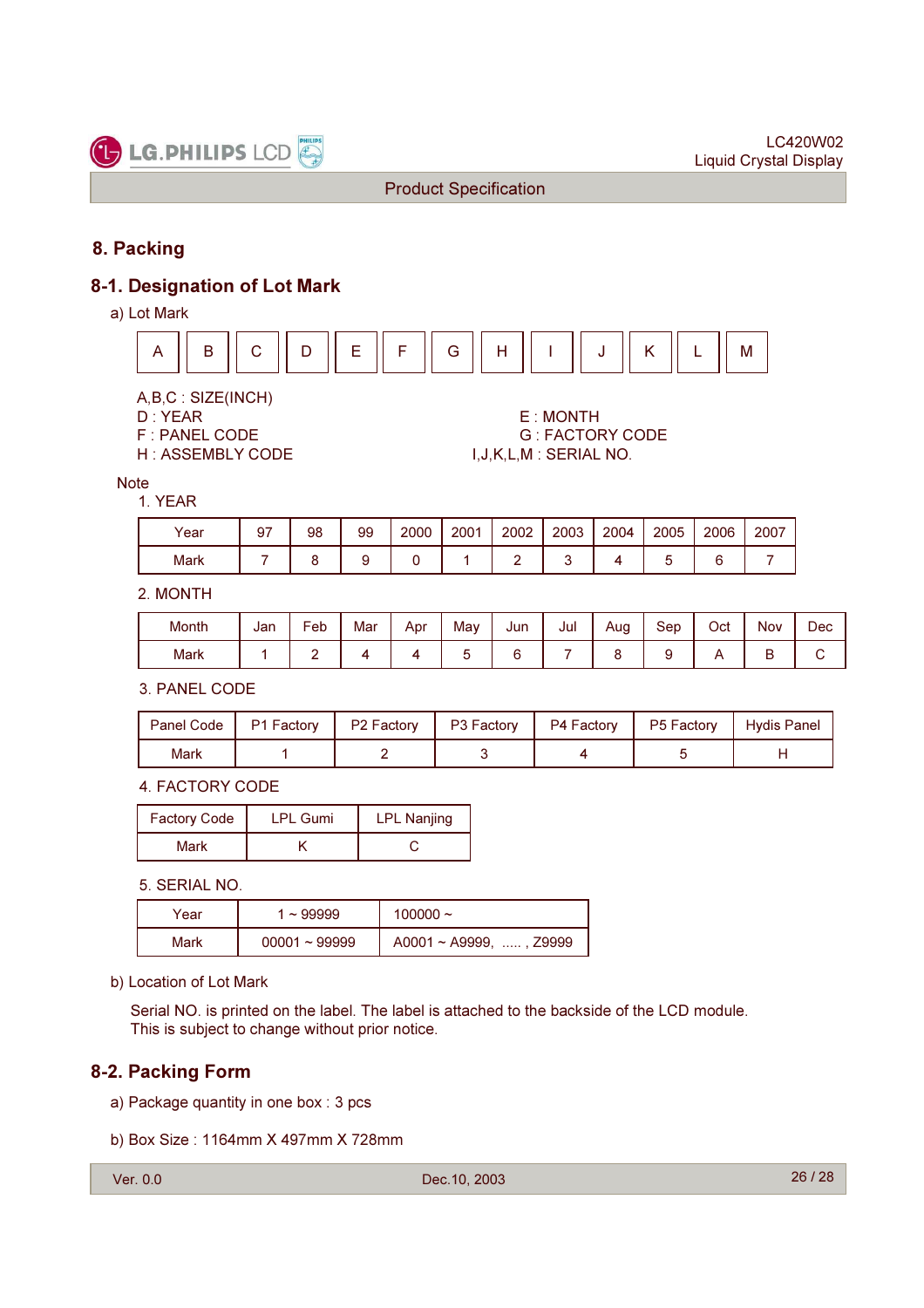

## 9. PRECAUTIONS

Please pay attention to the followings when you use this TFT LCD module.

## 9-1. MOUNTING PRECAUTIONS

- (1) You must mount a module using holes arranged in four corners or four sides.
- (2) You should consider the mounting structure so that uneven force (ex. Twisted stress) is not applied to the module. And the case on which a module is mounted should have sufficient strength so that external force is not transmitted directly to the module.
- (3) Please attach the surface transparent protective plate to the surface in order to protect the polarizer. Transparent protective plate should have sufficient strength in order to the resist external force.
- (4) You should adopt radiation structure to satisfy the temperature specification.
- (5) Acetic acid type and chlorine type materials for the cover case are not desirable because the former generates corrosive gas of attacking the polarizer at high temperature and the latter causes circuit break by electro-chemical reaction.
- (6) Do not touch, push or rub the exposed polarizers with glass, tweezers or anything harder than HB pencil lead. And please do not rub with dust clothes with chemical treatment. Do not touch the surface of polarizer for bare hand or greasy cloth.(Some cosmetics are detrimental to the polarizer.)
- (7) When the surface becomes dusty, please wipe gently with absorbent cotton or other soft materials like chamois soaks with petroleum benzene. Normal-hexane is recommended for cleaning the adhesives used to attach front / rear polarizers. Do not use acetone, toluene and alcohol because they cause chemical damage to the polarizer.
- (8) Wipe off saliva or water drops as soon as possible. Their long time contact with polarizer causes deformations and color fading.
- (9) Do not open the case because inside circuits do not have sufficient strength.

## 9-2. OPERATING PRECAUTIONS

- (1) The spike noise causes the mis-operation of circuits. It should be lower than following voltage :
- $V=\pm 200$ mV(Over and under shoot voltage)
- (2) Response time depends on the temperature.(In lower temperature, it becomes longer.)
- (3) Brightness depends on the temperature. (In lower temperature, it becomes lower.)
- And in lower temperature, response time(required time that brightness is stable after turned on) becomes longer.
- (4) Be careful for condensation at sudden temperature change. Condensation makes damage to polarizer or electrical contacted parts. And after fading condensation, smear or spot will occur.
- (5) When fixed patterns are displayed for a long time, remnant image is likely to occur.
- (6) Module has high frequency circuits. Sufficient suppression to the electromagnetic interference shall be done by system manufacturers. Grounding and shielding methods may be important to minimized the interference.
- (7) Please do not give any mechanical and/or acoustical impact to LCM. Otherwise, LCM can't be operated its full characteristics perfectly.
- (8) A screw which is fastened up the steels should be a machine screw. (if not, it causes metallic foreign material and deal LCM a fatal blow)
- (9) Please do not set LCD on its edge.